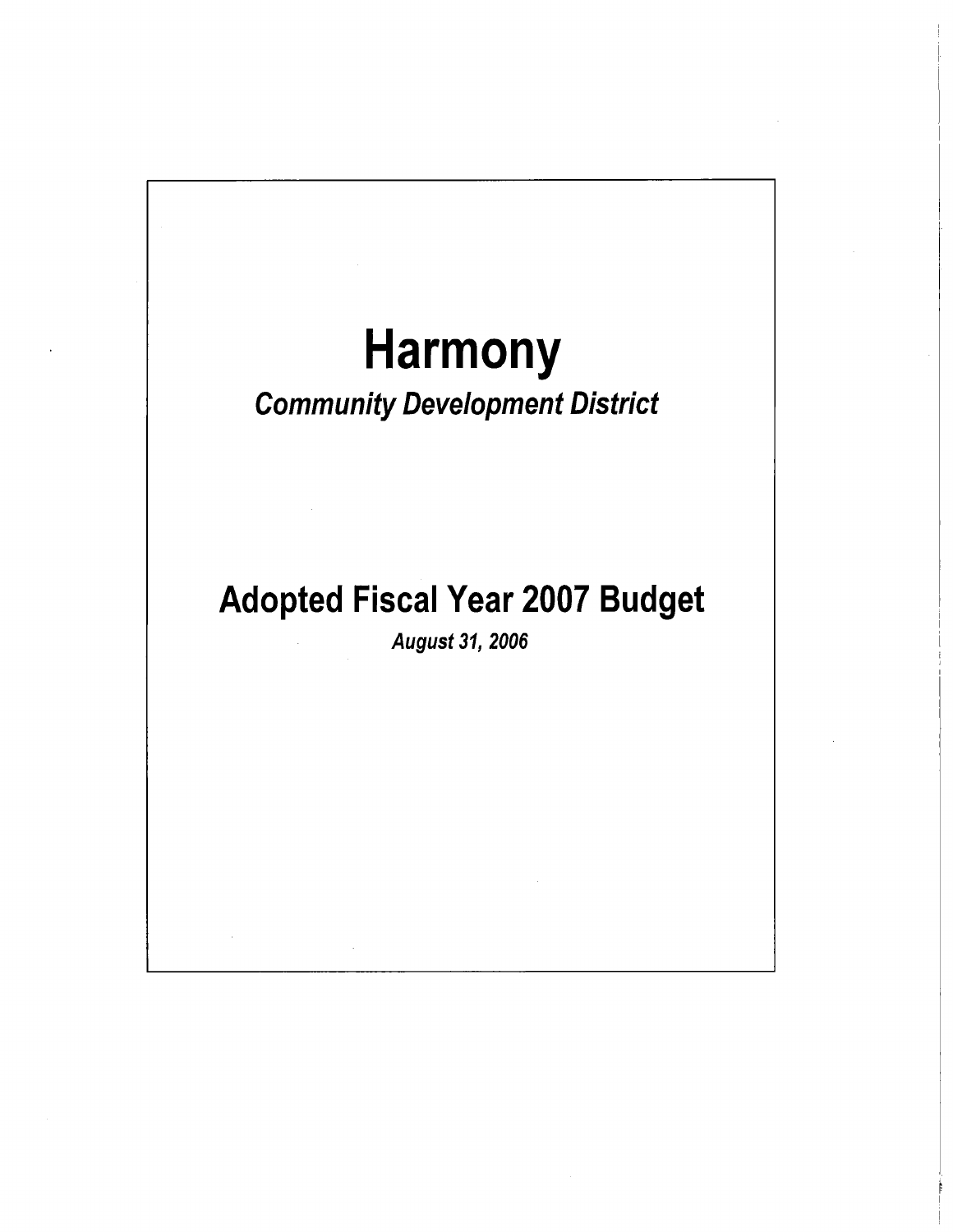## **Adopted Budget FY 2007**

 $\hat{\mathcal{A}}$ 

**General Fund** 

|                                                                                                                                                                                                                                                                                                                                                                                                                                                                                                                               | ADOPTED FY06<br><b>BUDGET</b> |                                                                                                                                                                             | <b>ACTUAL</b><br>THRU 6/30/06                                                                                                                              | <b>ADOPTED</b><br>FY 2007 |                                                                                                                                                                                       |  |
|-------------------------------------------------------------------------------------------------------------------------------------------------------------------------------------------------------------------------------------------------------------------------------------------------------------------------------------------------------------------------------------------------------------------------------------------------------------------------------------------------------------------------------|-------------------------------|-----------------------------------------------------------------------------------------------------------------------------------------------------------------------------|------------------------------------------------------------------------------------------------------------------------------------------------------------|---------------------------|---------------------------------------------------------------------------------------------------------------------------------------------------------------------------------------|--|
| <b>REVENUES:</b>                                                                                                                                                                                                                                                                                                                                                                                                                                                                                                              |                               |                                                                                                                                                                             |                                                                                                                                                            |                           |                                                                                                                                                                                       |  |
| MAINTENANCE ASSMNTS-LEVY<br>MAINTENANCE ASSMNTS-DEVELOPER<br>MISCELLANEOUS INCOME<br><b>INTEREST INCOME</b>                                                                                                                                                                                                                                                                                                                                                                                                                   | \$                            | 130,827<br>1,000,826                                                                                                                                                        | \$<br>213,666<br>633,030<br>6,642<br>455                                                                                                                   | \$                        | 1,357,268                                                                                                                                                                             |  |
| <b>TOTAL REVENUES</b>                                                                                                                                                                                                                                                                                                                                                                                                                                                                                                         | \$                            | 1,131,653                                                                                                                                                                   | \$<br>853,794                                                                                                                                              | \$                        | 1,357,268                                                                                                                                                                             |  |
| <b>EXPENDITURES:</b>                                                                                                                                                                                                                                                                                                                                                                                                                                                                                                          |                               |                                                                                                                                                                             |                                                                                                                                                            |                           |                                                                                                                                                                                       |  |
| <b>ADMINISTRATIVE:</b>                                                                                                                                                                                                                                                                                                                                                                                                                                                                                                        |                               |                                                                                                                                                                             |                                                                                                                                                            |                           |                                                                                                                                                                                       |  |
| SUPERVISORS' SALARIES<br><b>ENGINEERING</b><br><b>ATTORNEY</b><br><b>ANNUAL AUDIT</b><br><b>DISSEMINATION</b><br>ARBITRAGE<br><b>TRUSTEE FEES</b><br>COLLECTION AGENT (ASSESSMENT ROLL)<br><b>COMPUTER TIME</b><br><b>MANAGEMENT FEES</b><br><b>TELEPHONE</b><br><b>POSTAGE</b><br>PRINTING & BINDING<br><b>RENTALS &amp; LEASES</b><br><b>INSURANCE</b><br><b>LEGAL ADVERTISING</b><br>OTHER CURRENT CHARGES<br>PROPERTY TAXES<br>OFFICE SUPPLIES<br>DUES, LICENSES, SUBSCR.<br><b>COLLECTION FEES &amp; EARLY PYMT DISC</b> | \$                            | 12,918<br>6,000<br>12,000<br>11,300<br>6,000<br>3,000<br>11,880<br>500<br>42,543<br>150<br>3,300<br>2,500<br>2,400<br>13,200<br>500<br>250<br>20,000<br>200<br>175<br>5,233 | \$<br>7,966<br>14,357<br>14,598<br>10,500<br>500<br>10,237<br>292<br>28,362<br>2<br>3,029<br>5,416<br>1,600<br>11,720<br>479<br>298<br>5,561<br>844<br>175 | \$                        | 12,918<br>6,000<br>12,000<br>15,500<br>6,000<br>3,000<br>11,880<br>10,000<br>500<br>44,000<br>150<br>3,300<br>3,000<br>2,400<br>18,480<br>700<br>250<br>7,500<br>500<br>175<br>81,436 |  |
| CAPITAL OUTLAY                                                                                                                                                                                                                                                                                                                                                                                                                                                                                                                |                               | 750                                                                                                                                                                         |                                                                                                                                                            |                           | 750                                                                                                                                                                                   |  |
| TOTAL ADMINISTRATIVE                                                                                                                                                                                                                                                                                                                                                                                                                                                                                                          | \$                            | 154,799                                                                                                                                                                     | \$<br>115,933                                                                                                                                              | \$                        | 240,439                                                                                                                                                                               |  |
| <b>LANDSCAPE MAINTENANCE</b>                                                                                                                                                                                                                                                                                                                                                                                                                                                                                                  |                               |                                                                                                                                                                             |                                                                                                                                                            |                           |                                                                                                                                                                                       |  |
| MAIN ENTRY & HWY 192<br>TOWN SQUARE PARK<br>PHASE 1 BLVD & LONG PARK WEST<br><b>DOG PARK</b><br>LAKESHORE PARK - PHASE 1<br>HWY 192 MEDIAN & RIGHT OF WAY                                                                                                                                                                                                                                                                                                                                                                     | \$                            | 62,580<br>29,148<br>75,984<br>20,076<br>23,700<br>30,000                                                                                                                    | \$<br>46,935<br>21,861<br>56,825<br>17,557<br>15,800<br>20,000                                                                                             | \$                        | 65,700<br>30,600<br>80,000<br>21,000<br>25,000<br>36,000                                                                                                                              |  |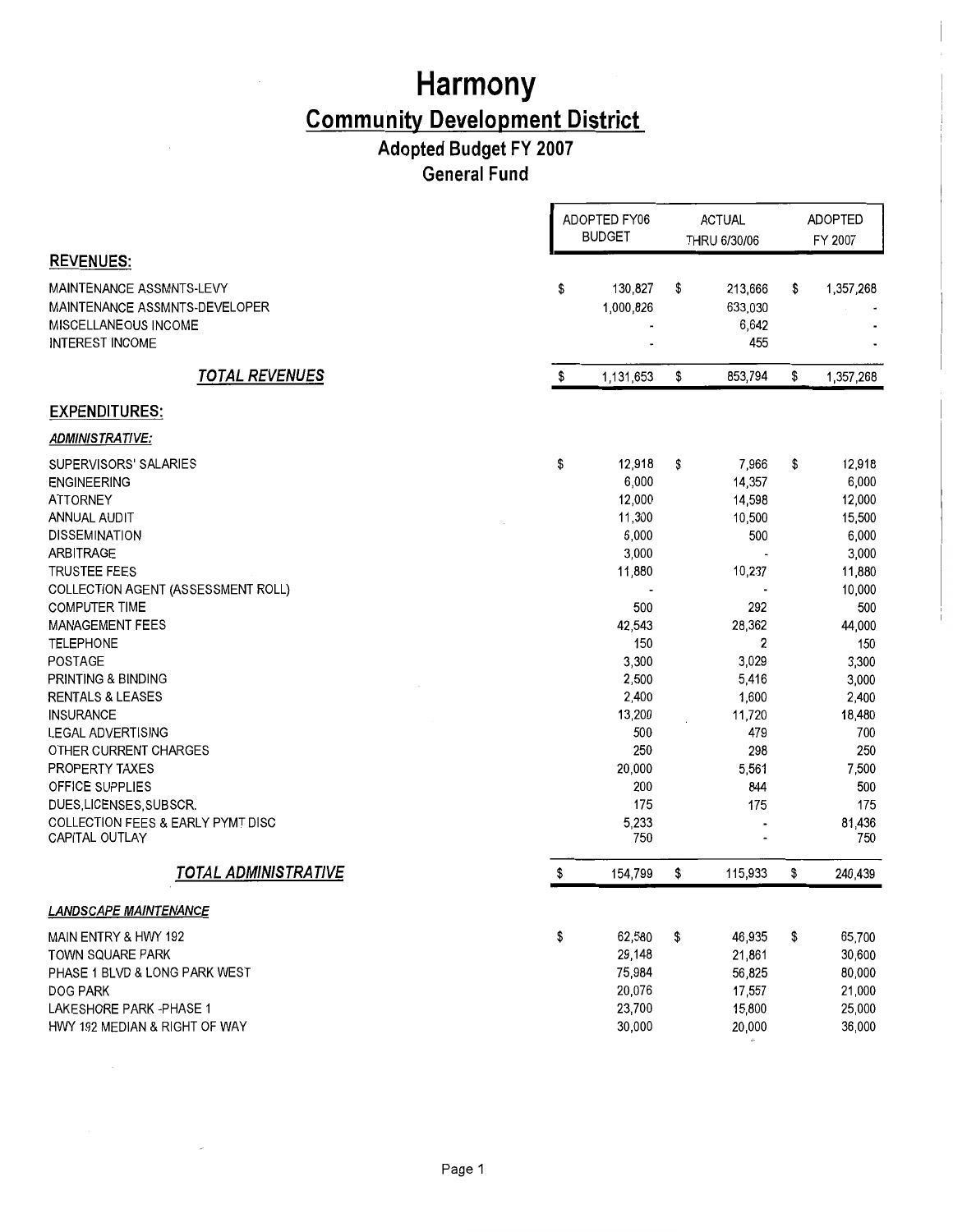**Adopted Budget FY 2007 General Fund** 

r

|                                                       | ADOPTED FY06                   | <b>ACTUAL</b> | <b>ADOPTED</b>  |
|-------------------------------------------------------|--------------------------------|---------------|-----------------|
|                                                       | <b>BUDGET</b>                  | THRU 6/30/06  | FY 2007         |
| <b>LANDSCAPE MAINTENANCE (Cont.)</b>                  |                                |               |                 |
| PARCEL B PARK                                         |                                |               | 6,500           |
| <b>PARCEL C-1 PARK</b>                                | 8,940                          | 8,152         | 6,000           |
| PARCEL C-2 PARK                                       | 5,940                          | 7,013         | 6,000           |
| PARCEL D-1 PARK                                       | 6,600                          | 4,455         | 7,000           |
| PHASE 2 BLVD & SECONDARY ENTRANCE                     | 90,000                         |               | 52,000          |
| PHASE III STORMWATER PONDS                            |                                |               | 7,000           |
| PARCEL G PARK                                         | 7,200                          | 462           | 14,400          |
| POND EMBANKMENTS (12)                                 | 75,360                         | 56,825        | 108,000         |
| BUCK LAKE BOAT RAMP (DOCK) & SCHOOLHOUSE ROAD         | 4,800                          | 4,899         | 7,800           |
| <b>SWIM CLUB</b>                                      |                                |               | 6,100           |
| ASHLEY PARK POOL & CABANA                             |                                |               | 7,200           |
| PHASE 3 BLVD. LONG PARK EAST                          |                                |               | 80,000          |
| <b>MISCELLANEOUS SERVICES</b>                         | 1,200                          |               | 3,600           |
| MISCELLANEOUS REPAIRS                                 |                                |               | 15,000          |
| LAKESHORE PARK - PHASE 2 & 3                          | 67,500                         | 4,243         |                 |
| <b>ELECTRIC</b>                                       |                                |               |                 |
| STREETLIGHTS (Master & Neighborhoods)                 | \$<br>255,838                  | \$<br>135,752 | \$<br>303,754   |
| ELECTRIC/Swim Club, Parks, Irrigation                 | 15,000                         |               | 17,280          |
| <b>MAINTENANCE</b>                                    |                                |               |                 |
| TELEPHONE (Dock Master)                               | \$<br>840                      | \$<br>739     | \$<br>1,080     |
| LAKE & WETLANDS MAINTENANCE                           | 30,000                         | 20,018        | 33,000          |
| LAKESHORE PARK FACILITIES                             | 5,400                          | 4,243         | 6,720           |
| LAKESHORE PARK SUPPLIES                               |                                |               | 600             |
| PRESSURE CLEANING - HARDSCAPE                         | 6,500                          | 3,454         | 9,858           |
| POOL CLEANING & MAINTENANCE (SWIM CLUB & ASHLEY PARK) | 24,000                         | 21,098        | 23,600          |
| POOL SUPPLIES (SWIM CLUB & ASHLEY PARK)               |                                |               | 5,550           |
| PET PARK MANAGEMENT                                   | 7,200                          | 2,432         | 3,600<br>14,400 |
| <b>GENERAL MAINTENANCE</b>                            | 90,000                         | 46,558        | 64,470          |
| WATER/WASTEWATER (KUA)                                |                                |               | 675             |
| PERMITS & LICENSES<br>BOAT REPAIR & MAINTENANCE       |                                |               | 4,000           |
| <b>BOATING SUPPLIES</b>                               |                                |               | 1,000           |
| BOATING CAPITAL OUTLAY                                |                                |               | 18,000          |
| SALARIES - DOCKMASTER                                 | 8,400                          | 6,527         | 12,000          |
| <b>FICA EXPENSE</b>                                   | 648                            | 482           | 918             |
| CONTINGENCY                                           | 24,000                         | 27,974        | 11,424          |
| <b>TOTAL MAINTENANCE</b>                              | \$<br>976,854                  | \$<br>534,305 | \$<br>1,116,829 |
| <b>TOTAL EXPENDITURES</b>                             | \$<br>1,131,653                | \$<br>650,238 | \$<br>1,357,268 |
|                                                       |                                |               |                 |
| <b>EXCESS REVENUES (EXPENDITURES)</b>                 | \$<br>$\overline{\phantom{a}}$ | \$<br>203,555 | \$              |
| FUND BALANCE - Beginning                              |                                | \$49,108      |                 |
| FUND BALANCE - Ending                                 |                                | \$252,663     |                 |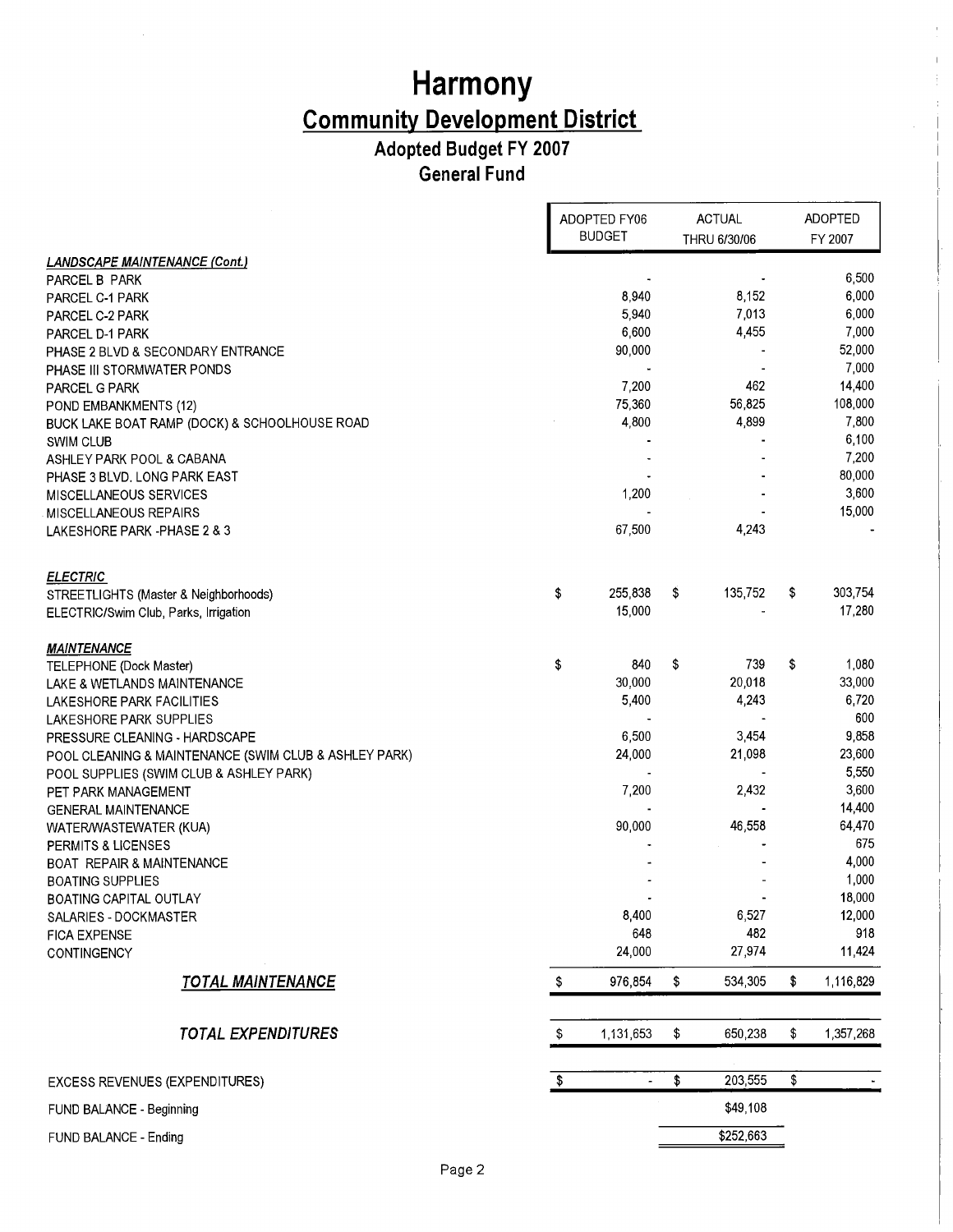GENERAL FUND BUDGET Fiscal Year 2007

#### **REVENUES:**

#### **Special Assessment - On Roll (Maintenance)**

The District will levy a Non-Ad Valorem assessment on all the assessable property within the District in order to pay for the operating expenditures during the Fiscal Year.

#### **Special Assessment - Off Roll (Developer Contributions)**

The District entered into a Funding Agreement with the Developer to Fund all General Operating Expenditures for the Fiscal Year.

#### **Miscellaneous Revenues**

Income received from sources other than above. Examples would be clubhouse rentals, boat ramp fees, user fees, garage sales, etc. The amount for the Fiscal Year is based on prior year's activity.

#### **Interest Income (Investments)**

The District will have all excess funds invested either with the State Board of Administration or otherwise. The amount is based upon the estimated average balance of funds available during the Fiscal Year.

#### **EXPENDITURES:**

#### *Administrative:*

#### **Supervisor Salaries**

Chapter 190 of the Florida Statutes allows for a member of the Board of Supervisors to be compensated for a meeting attendance and to receive \$200 per meeting plus payroll taxes. The amount for the Fiscal Year is based upon all supervisors attending to the meetings.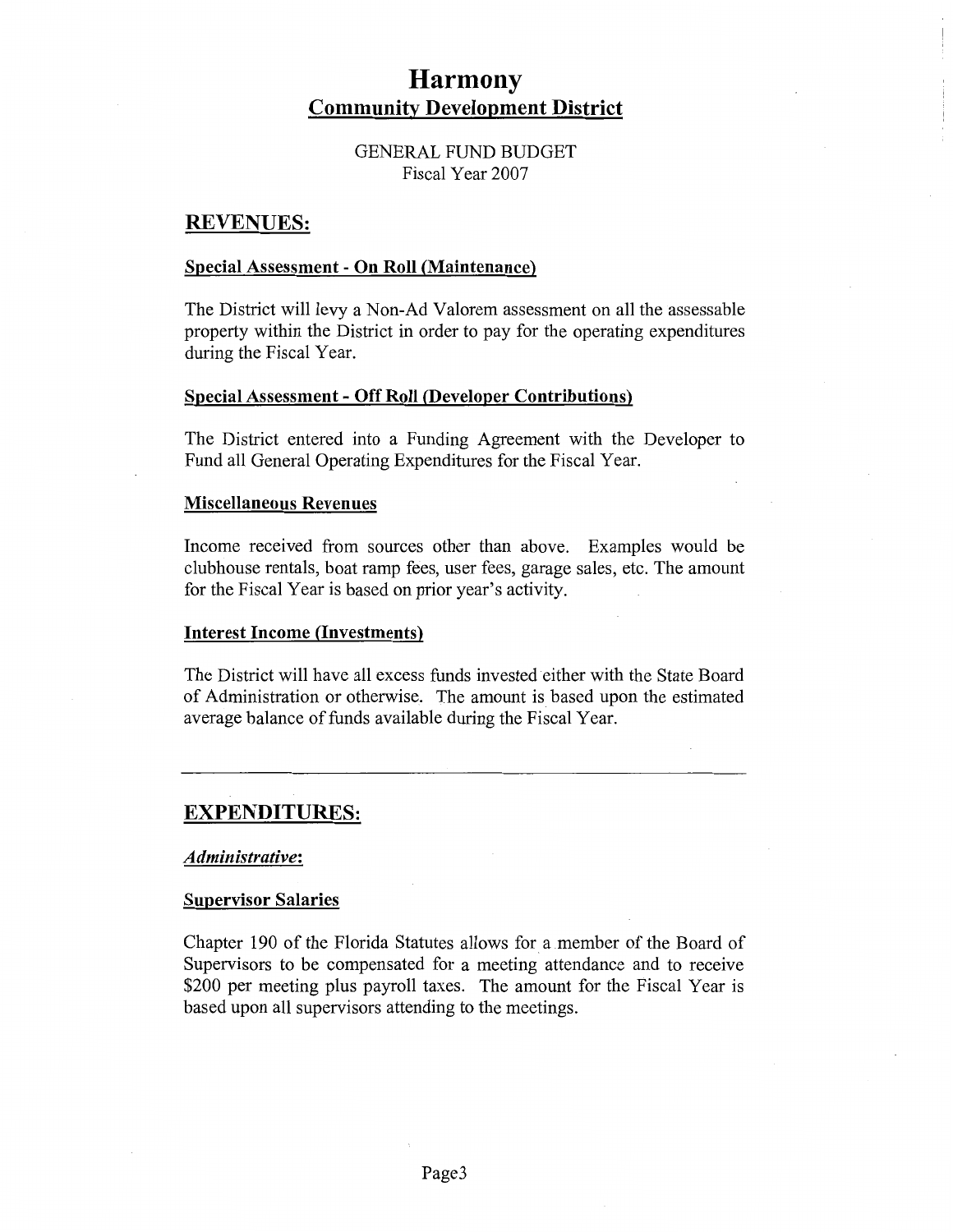#### GENERAL FUND BUDGET Fiscal Year 2007

#### **Engineering Fees**

The District's engineer will be providing general engineering services to the District, i.e. attendance and preparation for monthly board meetings, review invoices, etc. Fees are based on prior year activity.

#### **Attorney**

The District's legal counsel will be providing general legal services to the District, i.e. attendance and preparation for monthly meetings, review operating and maintenance contracts, etc. Fees are based on prior year legal expenses.

#### **Annual Audit**

The District is required annually to conduct an audit of its financial records by an Independent Certified Public Accounting Firm. Fee is based on existing year engagement letter plus anticipated increase for this year's engagement letter.

#### **Dissemination Agent**

The District is required by the Security and Exchange Commission to comply with Rule 15c2-12(b)  $(5)$ , which relates to additional reporting requirements for unrelated bond issues. The District has contracted for this service and the amount is based on the contracted amount.

#### **Arbitrage Rebate Calculation**

The District will contract with an independent certified public accountant to annually calculate the District's Arbitrage Rebate Liability on the Series of Benefit Special Assessment Bonds. The amount is based on standard fees charged for this service.

#### **Trustee Fees**

The District issued Series of Special Assessment Bonds that are deposited with a Trustee to handle all trustee matters. The annual trustee fee is based on standard fees charged plus any out of pockets expenses.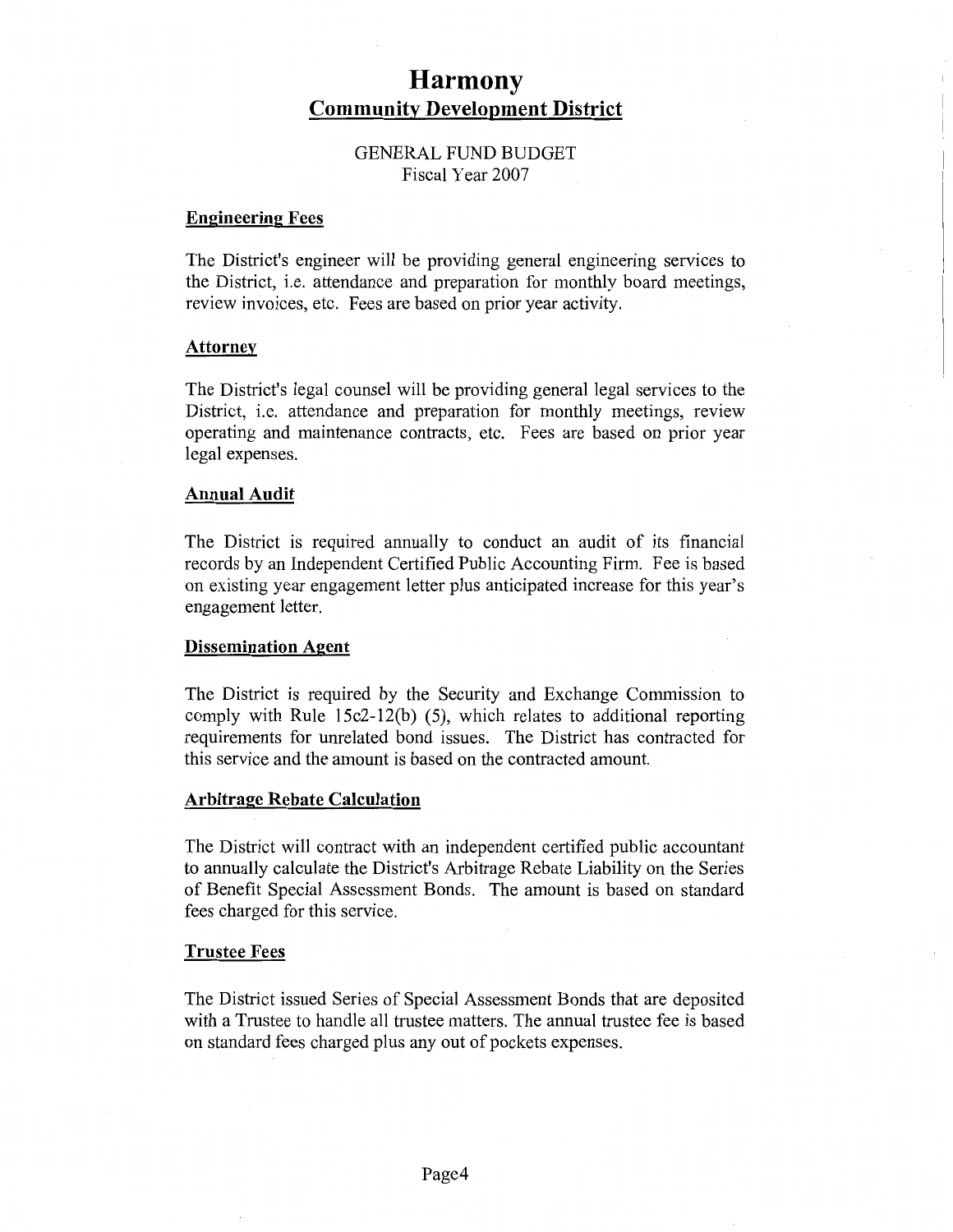#### GENERAL FUND BUDGET Fiscal Year 2007

#### **Assessment Roll**

The District will be billed annually for administrating of the Series 2004, Capital Improvement Refunding Bonds and calculating and levying the annual operating and maintenance, and debt service assessments.

#### **Information Technology Services (Computer-Time)**

The District processes all of its financial activities, i.e. accounts payable, financial statements, etc. on a main frame computer owned by Severn Trent Environmental Services, Inc.

#### **Management Fees**

The District receives Management, Accounting and Administrative services as part of a Management Agreement with Severn Trent Environmental Services, Inc. These services are further outlined in Exhibit "A" of the Management Agreement. The fees are related to the current contracted fees in the Management Agreement plus anticipated mcreases.

#### **Telephone**

Telephone and fax machine expenses.

#### **Postage & Delivery**

Mailing of agenda packages, overnight deliveries, correspondence, etc.

#### **Printing & Binding**

Printing and Binding agenda packages for board meetings, printing of computerized checks, stationary, envelopes etc.

#### **Rental & Leases**

The District will be charged \$200 per month for office rent from Severn Trent Environmental Services, Inc. for the District's administrative office located in Coral Springs.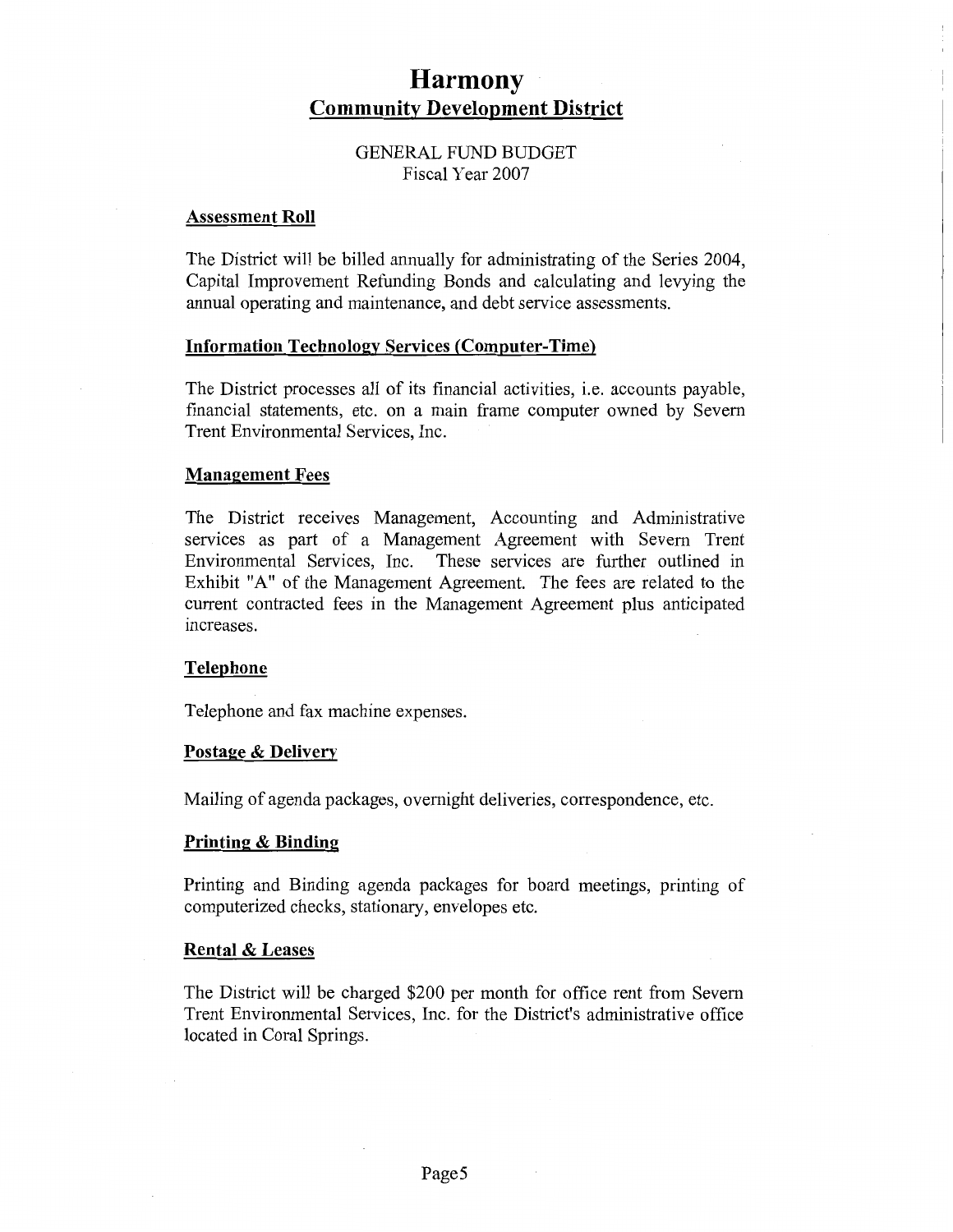#### GENERAL FUND BUDGET Fiscal Year 2007

#### **Insurance**

The District's General Liability & Public Officials Liability Insurance policy is with The Florida League of Cities, Inc. The Florida League of Cities, Inc. specializes in providing insurance coverage to governmental agencies. The amount is based upon similar Community Development Districts.

#### **Legal Advertising**

The District is required to advertise various notices for monthly Board meetings, public hearings etc in a newspaper of general circulation.

#### **Other Current Charges**

Bank charges and any other miscellaneous expenses that incurred during the year.

#### **Property Taxes**

Taxes for property held in the District's name.

#### **Office Supplies**

Miscellaneous office supplies.

#### **Dues, Licenses & Subscriptions**

The District is required to pay an annual fee to the Department of Community Affairs for \$175. This is the only expense under this category for the District.

#### **Collection and Early Payment Discount**

Collection fees paid to Osceola County Property Appraiser, \$1 per parcel, Tax Collector, 2% and early payment discounts, 4%.

#### **Capital Outlay**

Represents any minor capital expenditures the District may need to make during the Fiscal Year such as a file cabinet for District files.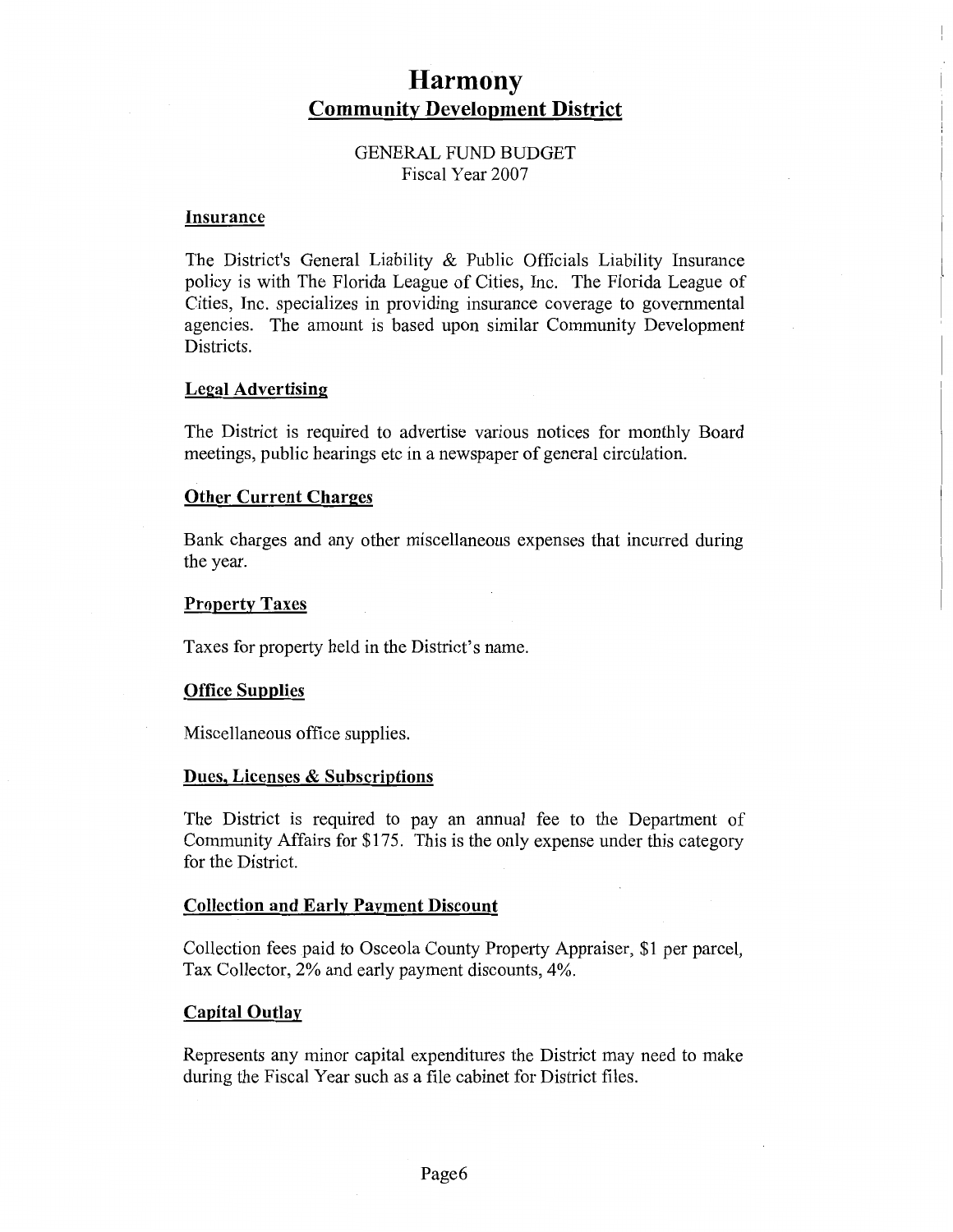**2006 I 2007 Operating and Maintenance Budget Schedule of Vendors** 

|                                       |                                        |                  |           | 2005/2006 Estimate |                                               | 2006/2007 Projected |               |
|---------------------------------------|----------------------------------------|------------------|-----------|--------------------|-----------------------------------------------|---------------------|---------------|
|                                       |                                        | <b>Effective</b> | Period    | Monthly            | Annual                                        | <b>Monthly</b>      | Annual        |
| Landscaping / Irrigation Maintenance  | <b>Work Location</b>                   | Date             | Covered   |                    |                                               |                     |               |
| Greer's Landscape and Lawn Maint      |                                        |                  |           |                    |                                               |                     |               |
|                                       | Buck Lake Dock & Schoolhouse Rd.       |                  | 12 months | \$650.00           | \$7,800.00                                    | \$650.00            | \$7,800.00    |
|                                       | Embankments of stormwater ponds        |                  |           |                    |                                               |                     |               |
|                                       | within non-golf course drainage system |                  |           |                    |                                               |                     |               |
|                                       | (12); removal of trash from ponds      |                  | 12 months | \$9,000.00         | \$108,000.00                                  | \$9,000.00          | \$108,000.00  |
|                                       | Misc. Services                         |                  | 12 months | \$300.00           | \$3,600.00                                    | \$300.00            | \$3,600.00    |
|                                       | Phase III stormwater ponds             | Estimate         | 10 months |                    |                                               | \$700.00            | \$7,000.00    |
| REW Landscape Corp. 2014. 2014. 2014. |                                        |                  |           |                    |                                               |                     |               |
|                                       | Main Entry & Hwy 192 Frontage          |                  | 12 months | \$5,215.00         | \$62,580.00                                   | \$5,475.00          | \$65,700.00   |
|                                       | Phase I Blvd. & Long Park West         |                  | 12 months | \$6,332.00         | \$75,984.00                                   | \$6,666.67          | \$80,000.00   |
|                                       | Harmony Square Town Center Pk          |                  | 12 months | \$2,429.00         | \$29,148.00                                   | \$2,550.00          | \$30,600.00   |
|                                       | Dog Park                               |                  | 12 months | \$1,673.00         | \$20,076.00                                   | \$1,750.00          | \$21,000.00   |
|                                       | Lakeshore Park Phase I                 |                  | 12 months | \$1,975.00         | \$23,700.00                                   | \$2,083.33          | \$25,000.00   |
|                                       | Swim Club (Landscape Only)             |                  | 12 months | \$485.00           | \$5,820.00                                    | \$508.33            | \$6,100.00    |
|                                       | Hwy 192 Median & Right of Way          |                  | 12 months | \$2,500.00         | \$30,000.00                                   | \$3,000.00          | \$36,000.00   |
|                                       | Neighborhood B Parks                   |                  | 12 months | \$520.00           | \$6,240.00                                    | \$520.00            | \$6,500.00    |
|                                       | Neighborhood C-1 Parks                 |                  | 12 months | \$475.00           | \$5,700.00                                    | \$500.00            | \$6,000.00    |
|                                       | Neighborhood C-2 Parks                 |                  | 12 months | \$495.00           | \$5,940.00                                    | \$500.00            | \$6,000.00    |
|                                       | Neighborhood D-1 Parks                 |                  | 12 months | \$550.00           | \$6,600.00                                    | \$583.33            | \$7,000.00    |
|                                       | Secondary Entry & Phase II Blvd.       |                  | 12 months | \$4,083.00         | \$48,996.00                                   | \$4,333.33          | \$52,000.00   |
|                                       | Neighborhood G Parks                   | Estimate         | 12 months |                    |                                               | \$1,200.00          | 14,400.00     |
|                                       | Ashley Park Pool & Cabana              | Estimate         | 12 months |                    |                                               | \$600.00            | 7,200.00      |
|                                       | Phase III Blvd. Long Park East         | Estimate         | 10 months |                    |                                               | \$8,000.00          | 80,000.00     |
|                                       | Misc. Irrigation Repairs               |                  | 12 months |                    |                                               | \$1,250.00          | 15,000.00     |
|                                       |                                        |                  |           |                    | <b>TOTAL PROJECTED LANDSCAPE &amp; IRRIG.</b> | 13734               | \$584,900.00. |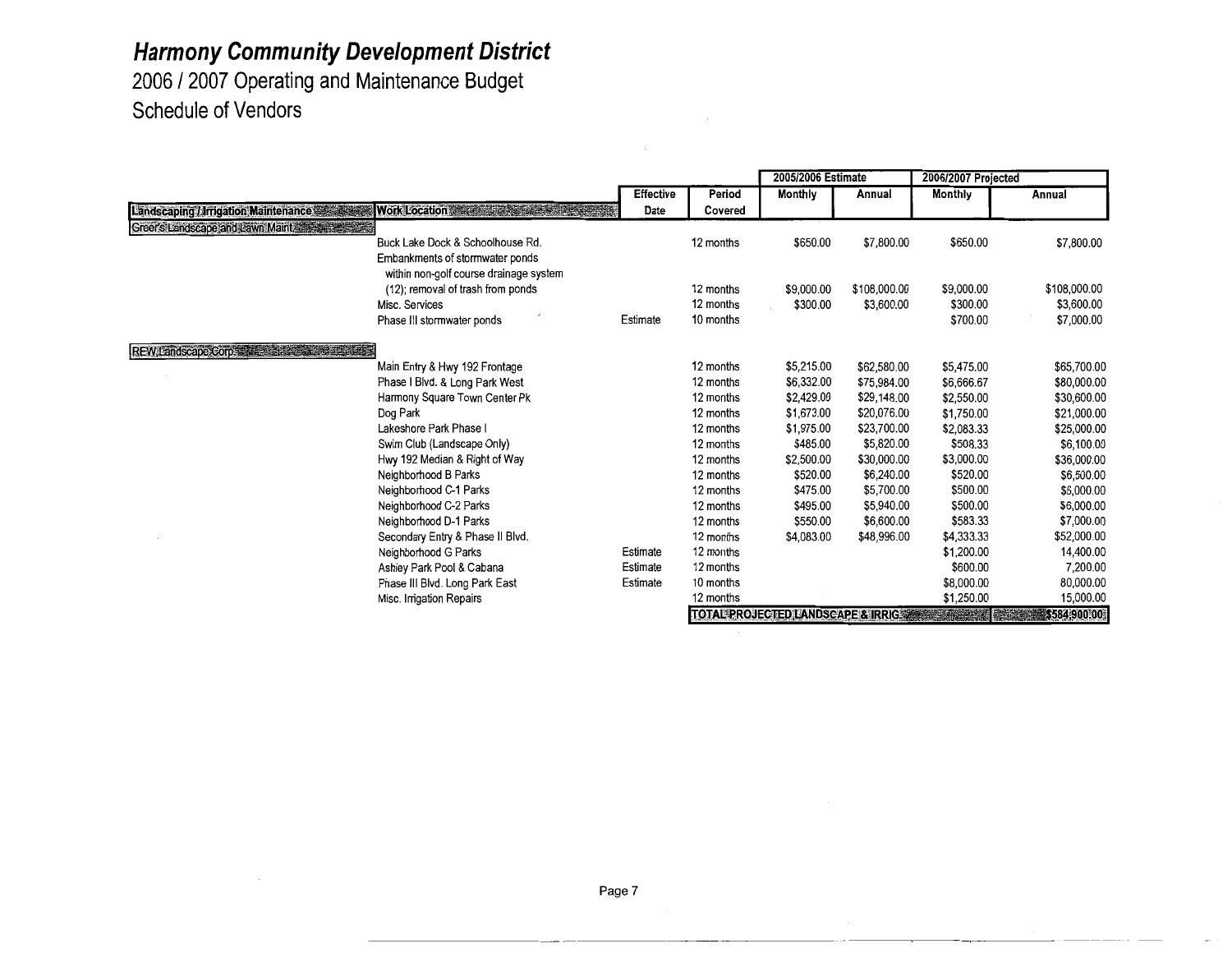**2006 I 2007 Operating and Maintenance Budget Schedule of Vendors** 

|                                      |                                      |                                 |                      | 2005/2006 Estimate                               |             | 2006/2007 Projected |              |
|--------------------------------------|--------------------------------------|---------------------------------|----------------------|--------------------------------------------------|-------------|---------------------|--------------|
|                                      |                                      | <b>Effective</b>                | Period               | Monthly                                          | Annual      | Monthly             | Annual       |
| Electric <b>Second</b>               | <b>Meter Location</b>                | <b>Date</b>                     | Covered              |                                                  |             |                     |              |
| OUC Account Numbers and Concerns and |                                      |                                 |                      |                                                  |             |                     |              |
| 85522-34230                          | 3338 Bracken Fern Dr.                |                                 | 12 months            | \$8.61                                           | \$103.30    | \$9.17              | \$110.00     |
| 85522-34231                          | 3319 Bracken Fern Dr.                |                                 | 12 months            | \$10.36                                          | \$124.31    | \$10.83             | \$130.00     |
| 85522-34232                          | 3317 Primrose Willow Dr.             |                                 | 12 months            | \$13.90                                          | \$166.80    | \$14.17             | \$170.00     |
| 85522-34233                          | 3306 Primrose Willow Dr.             |                                 | 12 months            | \$8.61                                           | \$103.30    | \$9.17              | \$110.00     |
| 85522-36151                          | 3300 Schoolhouse Rd. E1              |                                 | 12 months            | \$143.85                                         | \$1,726.18  | \$150.00            | \$1,800.00   |
| 85522-36152                          | 3300 Schoolhouse Rd. E2              |                                 | 12 months            | \$16.48                                          | \$197.73    | \$16.67             | \$200.00     |
| 85522-36153                          | 3300 Schoolhouse Rd. E3              |                                 | 12 months            | \$13.78                                          | \$165.40    | \$14.17             | \$170.00     |
| 101546-34228                         | 7034 Buttonbush Loop                 |                                 | 12 months            | \$8.37                                           | \$100.40    | \$9.17              | \$110.00     |
| 101546-34229                         | 7014 Buttonbush Loop                 |                                 | 12 months            | \$8.60                                           | \$103.14    | \$9.17              | \$110.00     |
| 101546-34234                         | 3300 Pond Pine Rd.                   |                                 | 12 months            | \$8.55                                           | \$102.57    | \$9.17              | \$110.00     |
| 101546-34235                         | 7255 E Irlo Bronson Mem Hwy ENTL     |                                 | 12 months            | \$74.46                                          | \$893.53    | \$75.00             | \$900.00     |
| 101546-34636                         | 7257 E Irlo Bronson Mem Hwy PK       |                                 | 12 months            | \$8.61                                           | \$103.34    | \$9.17              | \$110.00     |
| 101546-34548                         | 7255 E Irlo Bronson Mem Hwy TCTR     |                                 | 12 months            | \$19.98                                          | \$239.76    | \$20.83             | \$250.00     |
| 101546-34850                         | 3340 Cat Brier Trail PetPk           |                                 | 12 months            | \$11.05                                          | \$132.61    | \$11.67             | \$140.00     |
| 101546-34984                         | 7255 Five Oaks Dr. Swim              |                                 | 12 months            | \$857.68                                         | \$10,292.10 | \$1,000.00          | \$12,000.00  |
| 101546-37272                         | 7000 E Irlo Bronson Mem Hwy UPL      |                                 | 12 months            | \$38.86                                          | \$466.28    | \$39.58             | \$475.00     |
| 101546-38203                         | 6917 Beargrass Rd.                   |                                 | 12 months            | \$8.40                                           | \$100.81    | \$9.17              | \$110.00     |
| 101546-40772                         | 3375 Schoolhouse Rd. LFS             |                                 | 12 months            | \$21.60                                          | \$259.23    | \$22.92             | \$275.00     |
|                                      |                                      |                                 |                      | TOTAL PROJECTED ELECTRIC CHARGES AND TOTAL       |             |                     | 517,280.00   |
|                                      |                                      |                                 |                      |                                                  |             |                     |              |
| <b>OUC Street Light Agreements</b>   | Street Light Location 2008 2008 2009 |                                 |                      |                                                  |             |                     |              |
|                                      | Harmony Town Center                  |                                 | 4/21/2003 12 months  | 1,006.42                                         | 12,077.00   | 1,006.42            | \$12,077.00  |
|                                      | Phase I Blvd. & Parcel B, C-1        |                                 | 6/21/2002 12 months  | 10,211.50                                        | 122,538.00  | 10,211.50           | \$122,538.00 |
|                                      | Parcel C-2                           |                                 | 6/24/2004 12 months  | 2,699.92                                         | 32,399.00   | 2,699.92            | \$32,399.00  |
|                                      | Parcel D-1                           |                                 | 5/26/2005 12 months  | 891.17                                           | 10,694.00   | 891.17              | \$10,694.00  |
|                                      | Parcel A-1                           |                                 | 4/28/2005 12 months  | 2,785.75                                         | 33,429.00   | 2,785.75            | \$33 429 00  |
|                                      | Phase II Blvd.                       |                                 | 4/28/2005 12 months  | 2.056.42                                         | 24,677.00   | 2,056.42            | \$24,677.00  |
|                                      | Parcel G                             |                                 | 11/17/2005 12 months | 2,675.00                                         | 32,100.00   | 2,675.00            | \$32,100.00  |
|                                      | Phase III Blvd. (Out for Signature)  | 11/1/2006 10 months<br>3,584.00 |                      |                                                  |             |                     | \$35,840.00  |
|                                      |                                      |                                 |                      | TOTAL PROJECTED STREET LIGHT COSTS AND ASSESSED. |             |                     | \$303,754.00 |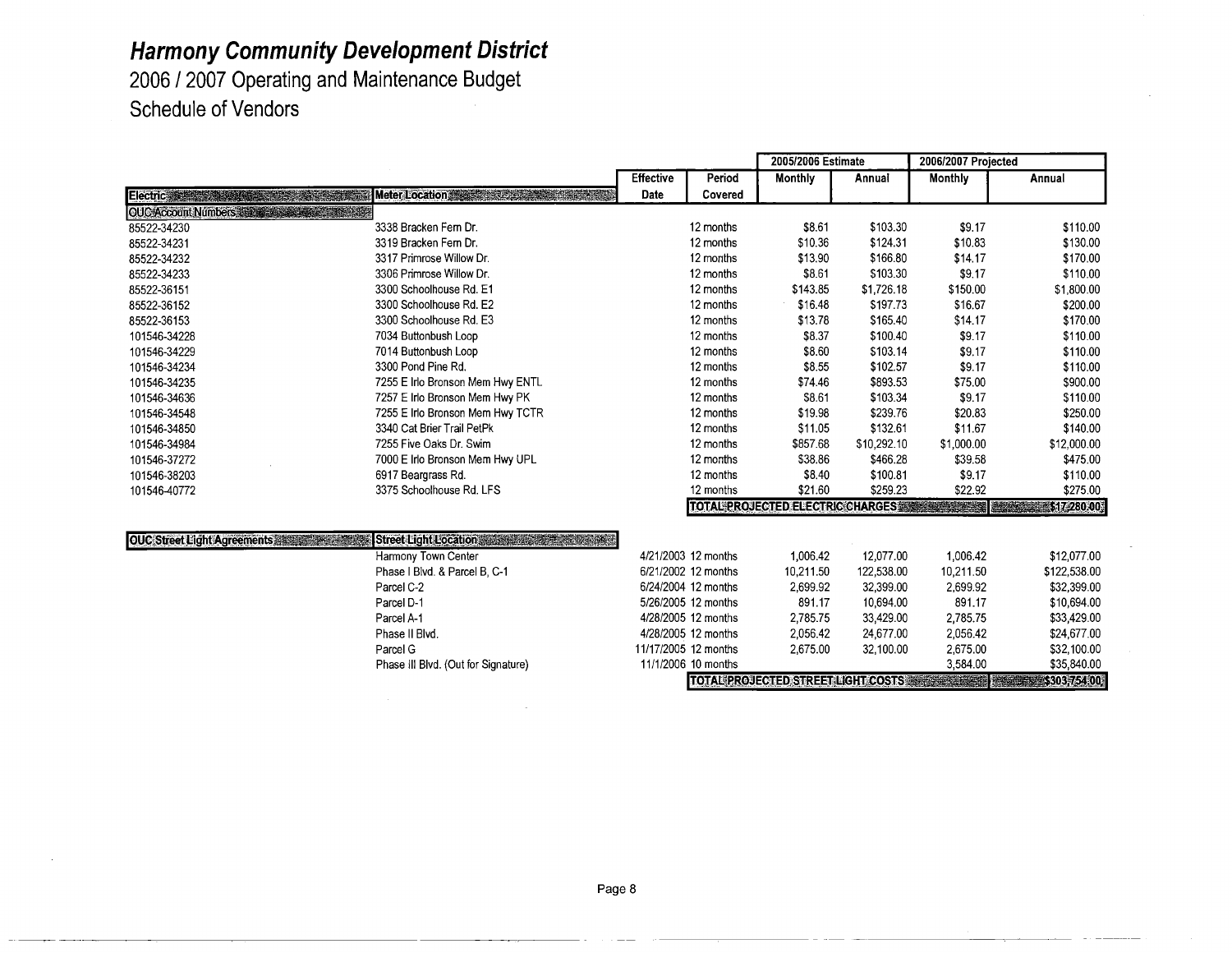**2006 I 2007 Operating and Maintenance Budget Schedule of Vendors** 

|                                    |                                         |                  |           | 2005/2006 Estimate |                                    | 2006/2007 Projected |             |
|------------------------------------|-----------------------------------------|------------------|-----------|--------------------|------------------------------------|---------------------|-------------|
|                                    |                                         | <b>Effective</b> | Period    | <b>Monthly</b>     | Annual                             | Monthly             | Annual      |
| <b>Kissimmee Utility Authority</b> | Meter Location and Washington and State | Date             | Covered   |                    |                                    |                     |             |
| Account Number 2008 2009 2009      |                                         |                  |           |                    |                                    |                     |             |
| 25420-774870                       | 3350 Catbrier Trail                     |                  | 12 months | \$10.42            | \$125.04                           | \$12.50             | \$150.00    |
| 25420-774910                       | Bracken Fern Dr. Park                   |                  | 12 months | \$25.76            | \$309.15                           | \$27.50             | \$330.00    |
| 25420-774920                       | Buttonbush Loop Park B                  |                  | 12 months | \$7.08             | \$84.95                            | \$7.50              | \$90.00     |
| 25420-774930                       | 3362 Catbrier Trail                     |                  | 12 months | \$2.83             | \$33.90                            | \$3.33              | \$40.00     |
| 25420-774940                       | 7036 Buttonbush Loop Park B             |                  | 12 months | \$46.09            | \$553.11                           | \$50.00             | \$600.00    |
| 25420-774950                       | Pond Pine Rd. Park                      |                  | 12 months | \$41.94            | \$503.25                           | \$45.83             | \$550.00    |
| 25420-774960                       | Alley Neighborhood Park C               |                  | 12 months | \$17.93            | \$215.11                           | \$18.75             | \$225.00    |
| 25420-774980                       | Primrose Willow Dr Park                 |                  | 12 months | \$20.72            | \$248.62                           | \$21.67             | \$260.00    |
| 25420-774990                       | 7014 Buttonbush Loop Park               |                  | 12 months | \$33.67            | \$404.02                           | \$35.42             | \$425.00    |
| 25420-775000                       | Catbrier & Bracken Fern Dr PPark        |                  | 12 months | \$59.17            | \$710.03                           | \$62.50             | \$750.00    |
| 25420-784380                       | Five Oaks Dr.                           |                  | 12 months | \$209.06           | \$2,508.75                         | \$216.67            | \$2,600.00  |
| 25420-784390                       | Schoolhouse Rd. Park                    |                  | 12 months | \$316.69           | \$3,800.23                         | \$333.33            | \$4,000.00  |
| 25420-784410                       | Catbrier Trail Park                     |                  | 12 months | \$687.79           | \$8,253.49                         | \$750.00            | \$9,000.00  |
| 25420-784420                       | Harmony Square Dr West                  |                  | 12 months | \$305.70           | \$3,668.38                         | \$333.33            | \$4,000.00  |
| 25420-784430                       | Harmony Square Dr East                  |                  | 12 months | \$356.46           | \$4,277.46                         | \$366.67            | \$4,400.00  |
| 25420-784440                       | Harmony Square Dr ENT W                 |                  | 12 months | \$482.51           | \$5,790.08                         | \$500.00            | \$6,000.00  |
| 25420-785210                       | Five Oaks Dr. RM                        |                  | 12 months | \$324.41           | \$3,892.87                         | \$333.33            | \$4,000.00  |
| 25420-790300                       | 7255 Five Oaks Dr CABAN                 |                  | 12 months | \$96.96            | \$1,163.55                         | \$108.33            | \$1,300.00  |
| 25420-790660                       | 7255 Five Oaks Dr POOL                  |                  | 12 months | \$61.79            | \$741.49                           | \$66.67             | \$800.00    |
| 25420-790670                       | 7255 Five Oaks Dr SHOWR                 |                  | 12 months | \$27.31            | \$327.66                           | \$29.17             | \$350.00    |
| 25420-790680                       | 7255 Five Oaks Dr RECLM                 |                  | 12 months | \$203.89           | \$2,446.62                         | \$216.67            | \$2,600.00  |
| 25420-812210                       | 3300 Schoolhouse Rd RM                  |                  | 12 months | \$511.48           | \$6,137.76                         | \$525.00            | \$6,300.00  |
| 25420-819280                       | 3300 Schoolhouse Rd Park                |                  | 12 months | \$80.64            | \$967.64                           | \$91.67             | \$1,100.00  |
| 25420-846710                       | Harmony Square Dr & 192                 |                  | 12 months | \$515.62           | \$6,187.38                         | \$525.00            | \$6,300.00  |
| 25420-855740                       | Schoolhouse Rd Park                     |                  | 12 months | \$265.43           | \$3,185.11                         | \$275.00            | \$3,300.00  |
| 25420-903760                       | 6900 E irlo Bronson Mem Hwy             |                  | 12 months | \$377.32           | \$4,527.84                         | \$416.67            | \$5,000.00  |
|                                    |                                         |                  |           |                    | TOTAL PROJECTED WATER/SEWER/IRRIG. |                     | \$64,470.00 |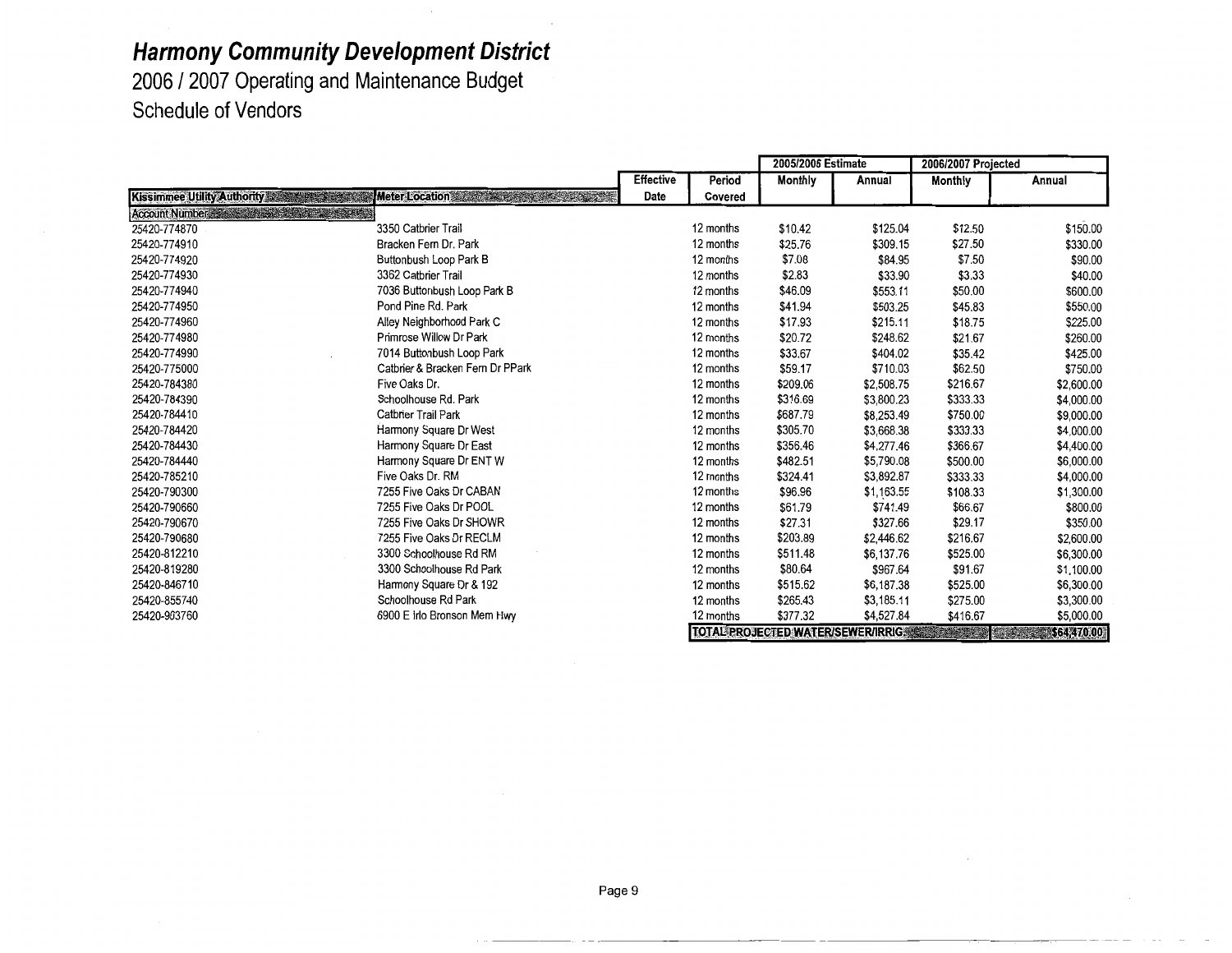2006 I 2007 Operating and Maintenance Budget Schedule of Vendors

|                                                           |                                    |                  |         | 2005/2006 Estimate |                                                   | 2006/2007 Projected |             |
|-----------------------------------------------------------|------------------------------------|------------------|---------|--------------------|---------------------------------------------------|---------------------|-------------|
|                                                           |                                    | <b>Effective</b> | Period  | Monthly            | Annual                                            | Monthly             | Annual      |
| <b>Lake &amp; Wetland Maintenance</b>                     | <b>Work Location</b>               | Date             | Covered |                    |                                                   |                     |             |
| Littoral Shelf Maintenance (5.05 Acres)                   | (8 Sights) #1, #4-#6, #10-#13      |                  |         | \$378.00           | \$4,536.00                                        | \$416.67            | \$5,000.00  |
| Spot Spraying for the control of Cattail, Brush,          |                                    |                  |         |                    |                                                   |                     |             |
| Primrose Willow, Torpedo Grass, Vine & Fennel             |                                    |                  |         |                    |                                                   |                     |             |
| <b>CDD Ponds</b>                                          | (30 Ponds) #1-#8, #10 - #31        |                  |         | \$2,160.00         | \$25,920.00                                       | \$2,333.33          | \$28,000.00 |
| Algae & Aquatic Weed Control, Shoreline Grass             | 50,235 total linear foot perimeter |                  |         |                    |                                                   |                     |             |
| Control to Water's Edge, Trip;oid Grass Carp Stocking,    |                                    |                  |         |                    |                                                   |                     |             |
| Triploid Grass Carp Permitting, Carp Barrier Installation |                                    |                  |         |                    |                                                   |                     |             |
| Management Reporting, 36 Inspections w/treatment          |                                    |                  |         |                    |                                                   |                     |             |
| All above included in monthly cost                        |                                    |                  |         |                    |                                                   |                     |             |
|                                                           |                                    |                  |         |                    | <b>ITOTAL PROJECTED LAKE &amp; WETLAND MAINT.</b> |                     | \$33,000.00 |

|                                             |                                   |                  |         | 2005/2006 Estimate                    |             | 2006/2007 Projected |             |
|---------------------------------------------|-----------------------------------|------------------|---------|---------------------------------------|-------------|---------------------|-------------|
|                                             |                                   | <b>Effective</b> | Period  | Monthly                               | Annual      | Monthly             | Annual      |
| <b>Misc. Service Agreements</b>             | <b>Description</b>                | Date             | Covered |                                       |             |                     |             |
| Robert's                                    | Swim Club/Pool Cleaning           |                  |         | \$585.00                              | \$7,020.00  | \$600.00            | \$7,200.00  |
| Spies                                       | Swim Club/Pool Chemicals          |                  |         | \$301.00                              | \$3,612.00  | \$350.00            | \$4,200.00  |
| Diamond Cleaning                            | Swim Club/Restroom Cleaning       |                  |         | \$434.00                              | \$5,208.00  | \$733.33            | \$8,800.00  |
|                                             | Swim/Club Building Maintenance    |                  |         | \$45.00                               | \$540.00    | \$50.00             | \$600.00    |
|                                             | Swim Club/Operating Permits       |                  |         | \$29.17                               | \$350.04    | \$29.17             | \$350.00    |
| Symbiot                                     | Swim Club/Heater Maint. Agreement |                  |         | \$39.58                               | \$474.96    | \$39.58             | \$475.00    |
| Robert's                                    | Lakeshore Pk/Water Feature Cing.  |                  |         | \$173.00                              | \$2,076.00  | \$185.00            | \$2,220.00  |
| Spies                                       | Lakeshore Pk/Water Feature Chem.  |                  |         | \$35.00                               | \$420.00    | \$50.00             | \$600.00    |
|                                             | Lakeshore Pk/Water Feature Permit |                  |         | \$9.17                                | \$110.04    | \$9.58              | \$115.00    |
| Diamond Cleaning                            | Lakeshore Pk/Restroom Cleaning    |                  |         | \$217,00                              | \$2,604.00  | \$325.00            | \$3,900.00  |
|                                             | Lakeshore Pk/Bldg. Maintenance    |                  |         | \$50.00                               | \$600.00    | \$50.00             | \$600.00    |
| Awnclean                                    | Pressure Cleaning Common Areas    |                  |         | \$721.50                              | \$8,658.00  | \$821.50            | \$9,858.00  |
|                                             | General Maintenance               |                  |         | \$1,000.00                            | \$12,000.00 | \$1,200.00          | \$14,400.00 |
| <b>Future Misc. Contracts Non-Landscape</b> |                                   |                  |         |                                       |             |                     |             |
| Ashley Park Pool & Cabana                   |                                   |                  |         |                                       |             |                     |             |
| Robert's                                    | Pool Cleaning                     | Estimate         |         |                                       |             | \$281.25            | \$3,375.00  |
| Spies                                       | Pool Chemicals                    | Estimate         |         |                                       |             | \$112.50            | \$1,350.00  |
| Diamond Cleaning                            | Restroom Cleaning                 | Estimate         |         |                                       |             | \$243.75            | \$2,925.00  |
|                                             | <b>Building Maintenance</b>       | Estimate         |         |                                       |             | \$18.75             | \$225.00    |
|                                             | <b>Operating Permits</b>          | Estimate         |         |                                       |             | \$17.50             | \$210.00    |
|                                             |                                   |                  |         | <b>TOTAL PROJECTED MISC. SERVICES</b> |             |                     | \$61,403.00 |
|                                             |                                   |                  |         |                                       |             |                     |             |

Updated June 27, 2005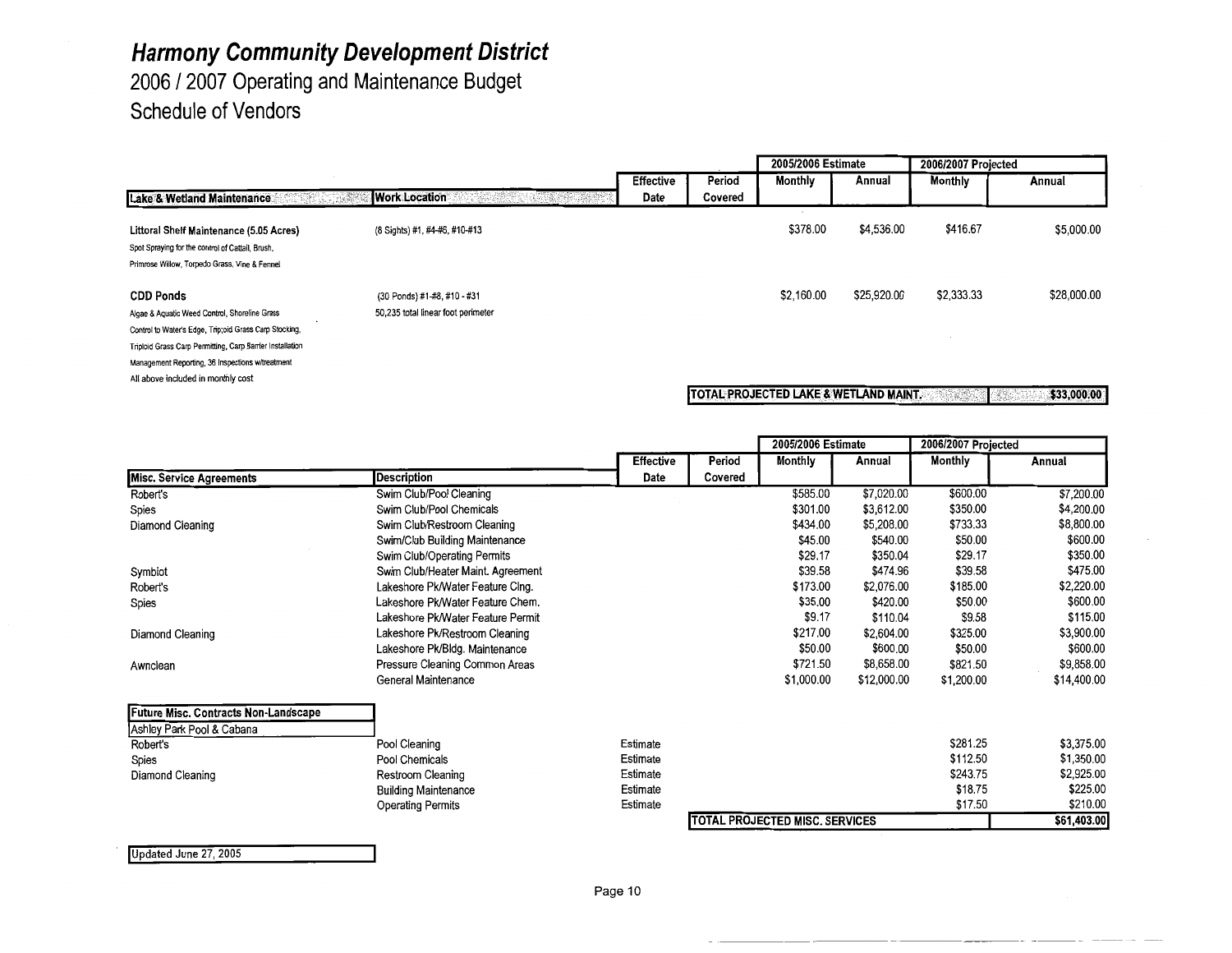### **Adopted Budget FY 2007 Debt Service Fund - 2001 Series**

| <b>Description</b>                     | Adopted<br><b>Budget</b><br>FY 2006 | Actual<br>thru<br>THRU 6/30/06 | Adopted<br><b>Budget</b><br>FY 2007 |
|----------------------------------------|-------------------------------------|--------------------------------|-------------------------------------|
| Revenues:                              |                                     |                                |                                     |
| <b>Fund Balance</b>                    | \$0                                 | \$0                            | \$0                                 |
| Special Assessments On Roll            | \$290,356                           | \$459,960                      | \$1,471,981                         |
| Special Assessments Off Roll           | \$1,147,631                         | \$928,639                      | \$61,000                            |
| Assessment Prepayments                 | \$0                                 | \$0                            | \$0                                 |
| Interest Income                        | \$23,953                            | \$39,972                       | \$0                                 |
| Realized Gain/ US T-Bill Maturity      | \$0                                 | \$10,825                       | \$0                                 |
| <b>Total Revenues</b>                  | \$1,461,939                         | \$1,439,396                    | \$1,532,981                         |
| Appropriations:                        |                                     |                                |                                     |
| <b>Principal Retirement</b>            | \$220,000                           | \$220,000                      | \$235,000                           |
| <b>Principal Prepayments</b>           | \$0                                 | \$50,000                       | \$0                                 |
| Interest Expense                       | \$1,230,325                         | \$1,227,426                    | \$1,209,663                         |
| <b>Collection Fees &amp; Discounts</b> | \$11,614                            | \$0                            | \$88,319                            |
| <b>Total Appropriations</b>            | \$1,461,939                         | \$1,497,426                    | \$1,532,981                         |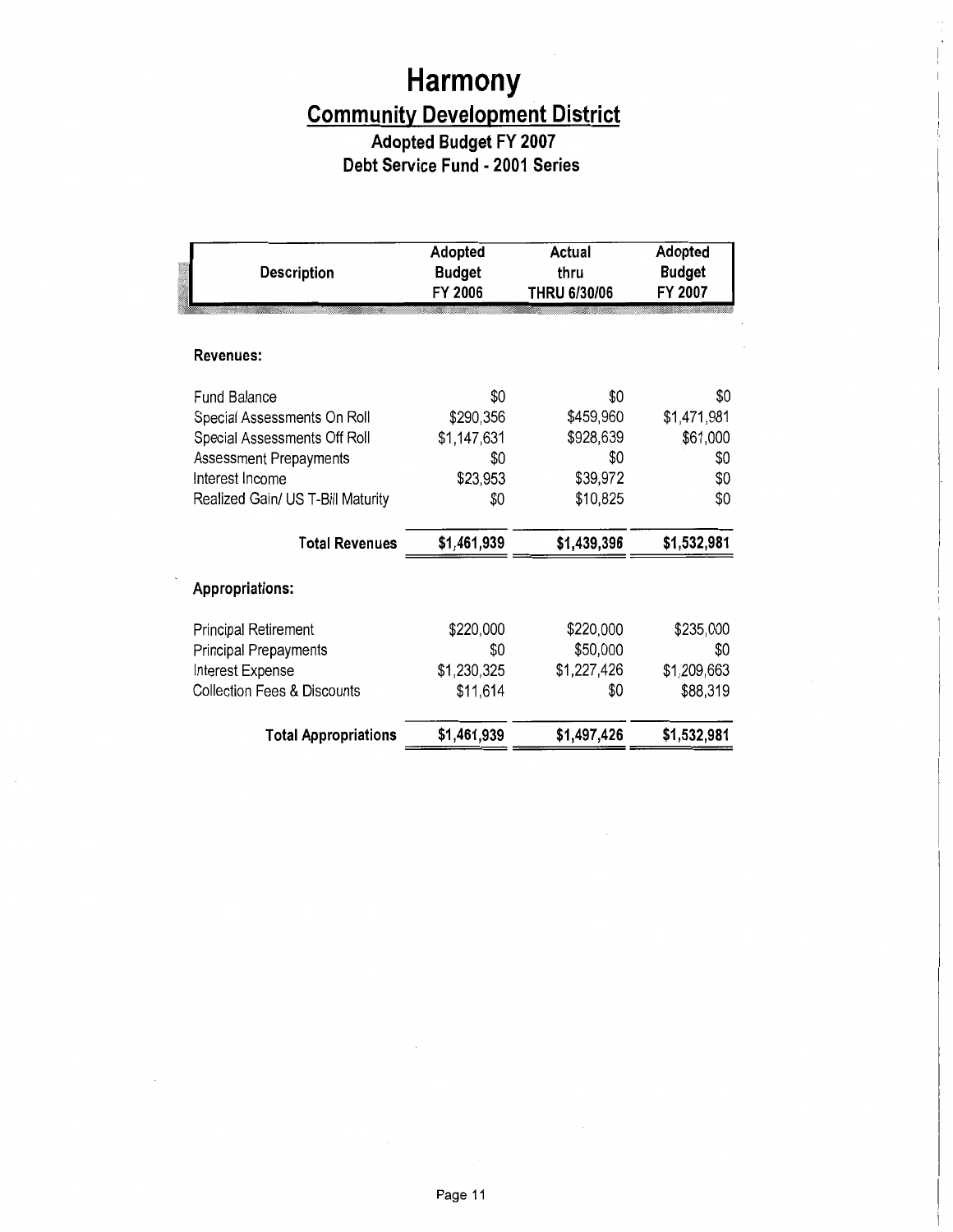#### **Harmony**

 $\bar{1}$ l,

#### **Community Development District**  Series 2001 Special Assessment Bonds

#### **AMORTIZATION SCHEDULE**

| DATE                 |          | <b>BALANCE</b>                 | RATE           |          | <b>PRINCIPAL</b> |          | <b>INTEREST</b>          | <b>TOTAL</b>        |
|----------------------|----------|--------------------------------|----------------|----------|------------------|----------|--------------------------|---------------------|
| 11/01/04             | \$       | 17,280,000.00                  | 7.25%          | \$       | 105,000.00       | \$       | 626,400.00               | \$<br>1,573,993.75  |
| 05/01/05             | \$       | 17,175,000.00                  | 7.25%          | \$       | 220,000.00       | \$       | 622,593.75               |                     |
| 11/01/05             | \$       | 16,955,000.00                  | 7.25%          | \$       | 50,000.00        | \$       | 614,618.75               | \$<br>1,497,425.00  |
| 05/01/06             | \$       | 16,905,000.00                  | 7.25%          | \$       | 220,000.00       | \$       | 612,806.25               |                     |
| 11/01/06             | \$       | 16,685,000.00                  | 7.25%          | \$       |                  | \$       | 604,831.25               | \$<br>1,444,662.50  |
| 05/01/07             | \$       | 16,685,000.00                  | 7.25%          | \$       | 235,000.00       | \$       | 604,831.25               |                     |
| 11/01/07             | \$       | 16,450,000.00                  | 7.25%          | \$       |                  | \$       | 596,312.50               | \$<br>1,447,625.00  |
| 05/01/08             | \$       | 16,450,000.00                  | 7.25%          | \$       | 255,000.00       | \$       | 596,312.50               |                     |
| 11/01/08<br>05/01/09 | \$<br>\$ | 16,195,000.00<br>16,195,000.00 | 7.25%<br>7.25% | \$<br>\$ | 270,000.00       | \$<br>\$ | 587,068.75<br>587,068.75 | \$<br>1,444,137.50  |
| 11/01/09             | \$       | 15,925,000.00                  | 7.25%          | \$       |                  | \$       | 577,281.25               | \$<br>1,444,562.50  |
| 05/01/10             | \$       | 15,925,000.00                  | 7.25%          | \$       | 290,000.00       | \$       | 577,281.25               |                     |
| 11/01/10             | \$       | 15,635,000.00                  | 7.25%          | \$       |                  | \$       | 566,768.75               | \$<br>1,448,537.50  |
| 05/01/11             | \$       | 15,635,000.00                  | 7.25%          | \$       | 315,000.00       | \$       | 566,768.75               |                     |
| 11/01/11             | \$       | 15,320,000.00                  | 7.25%          | \$       |                  | \$       | 555,350.00               | \$<br>1,445,700.00  |
| 05/01/12             | \$       | 15,320,000.00                  | 7.25%          | \$       | 335,000.00       | \$       | 555,350.00               |                     |
| 11/01/12             | \$       | 14,985,000.00                  | 7.25%          | \$       |                  | \$       | 543,206.25               | \$<br>1,441,412.50  |
| 05/01/13             | \$       | 14,985,000.00                  | 7.25%          | \$       | 355,000.00       | \$       | 543,206.25               |                     |
| 11/01/13             | \$       | 14,630,000.00                  | 7.25%          | \$       |                  | \$       | 530,337.50               | \$<br>1,440,675.00  |
| 05/01/14             | \$       | 14,630,000.00                  | 7.25%          | \$       | 380,000.00       | \$       | 530,337.50               |                     |
| 11/01/14             | \$       | 14,250,000.00                  | 7.25%          | \$       |                  | \$       | 516,562.50               | \$<br>1,443,125.00  |
| 05/01/15             | \$       | 14,250,000.00                  | 7.25%          | \$       | 410,000.00       | \$       | 516,562.50               |                     |
| 11/01/15             | \$       | 13,840,000.00                  | 7.25%          | \$       |                  | \$       | 501,700.00               | \$<br>1,443,400.00  |
| 05/01/16             | \$       | 13,840,000.00                  | 7.25%          | \$       | 440,000.00       | \$       | 501,700.00               |                     |
| 11/01/16             | \$       | 13,400,000.00                  | 7.25%          | \$       |                  | \$       | 485,750.00               | \$<br>1,441,500.00  |
| 05/01/17             | \$       | 13,400,000.00                  | 7.25%          | \$       | 470,000.00       | \$       | 485,750.00               |                     |
| 11/01/17             | \$       | 12,930,000.00                  | 7.25%<br>7.25% | \$<br>\$ |                  | \$       | 468,712.50               | \$<br>1,442,425.00  |
| 05/01/18<br>11/01/18 | \$<br>\$ | 12,930,000.00<br>12,425,000.00 | 7.25%          | \$       | 505,000.00       | \$<br>\$ | 468,712.50<br>450,406.25 | \$<br>1,440,812.50  |
| 05/01/19             | \$       | 12,425,000.00                  | 7.25%          | \$       | 540,000.00       | \$       | 450,406.25               |                     |
| 11/01/19             | \$       | 11,885,000.00                  | 7.25%          | \$       |                  | \$       | 430,831.25               | \$<br>1,441,662.50  |
| 05/01/20             | \$       | 11,885,000.00                  | 7.25%          | \$       | 580,000.00       | \$       | 430,831.25               |                     |
| 11/01/20             | \$       | 11,305,000.00                  | 7.25%          | \$       |                  | \$       | 409,806.25               | \$<br>1,444,612.50  |
| 05/01/21             | \$       | 11,305,000.00                  | 7.25%          | \$       | 625,000.00       | \$       | 409,806.25               |                     |
| 11/01/21             | \$       | 10,680,000.00                  | 7.25%          | \$       |                  | \$       | 387,150.00               | \$<br>1,444,300.00  |
| 05/01/22             | \$       | 10,680,000.00                  | 7.25%          | \$       | 670,000.00       | \$       | 387,150.00               |                     |
| 11/01/22             | \$       | 10,010,000.00                  | 7.25%          | \$       |                  | \$       | 362,862.50               | \$<br>1,445,725.00  |
| 05/01/23             | \$       | 10,010,000.00                  | 7.25%          | \$       | 720,000.00       | \$       | 362,862.50               |                     |
| 11/01/23             | \$       | 9,290,000.00                   | 7.25%          | \$       |                  | \$       | 336,762.50               | \$<br>1,443,525.00  |
| 05/01/24             | \$       | 9,290,000.00                   | 7.25%          | \$       | 770,000.00       | \$       | 336,762.50               |                     |
| 11/01/24             | \$       | 8,520,000.00                   | 7.25%          | \$       |                  | \$       | 308,850.00               | \$<br>1,447,700.00  |
| 05/01/25             | \$       | 8,520,000.00                   | 7.25%          | \$       | 830,000.00       | \$       | 308,850.00               |                     |
| 11/01/25<br>05/01/26 | \$       | 7,690,000.00<br>7,690,000.00   | 7.25%          | \$       |                  | \$       | 278.762.50<br>278,762.50 | \$<br>1,447,525.00  |
| 11/01/26             | \$<br>\$ | 6,800,000.00                   | 7.25%<br>7.25% | \$<br>\$ | 890,000.00       | \$<br>\$ | 246,500.00               | \$<br>1,448,000.00  |
| 05/01/27             | \$       | 6,800,000.00                   | 7.25%          | \$       | 955,000.00       | \$       | 246,500.00               |                     |
| 11/01/27             | \$       | 5,845,000.00                   | 7.25%          | \$       |                  | \$       | 211,881.25               | \$<br>1,448,762.50  |
| 05/01/28             | \$       | 5,845,000.00                   | 7.25%          | \$       | 1,025,000.00     | \$       | 211,881.25               |                     |
| 11/01/28             | \$       | 4,820,000.00                   | 7.25%          | \$       |                  | \$       | 174,725.00               | \$<br>1,439,450.00  |
| 05/01/29             | \$       | 4,820,000.00                   | 7.25%          | \$       | 1,090,000.00     | \$       | 174,725.00               |                     |
| 11/01/29             | \$       | 3,730,000.00                   | 7.25%          | \$       |                  | \$       | 135,212.50               | \$<br>1,440,425.00  |
| 05/01/30             | \$       | 3,730,000.00                   | 7.25%          | \$       | 1,170,000.00     | \$       | 135,212.50               |                     |
| 11/01/30             | \$       | 2,560,000.00                   | 7.25%          | \$       |                  | \$       | 92,800.00                | \$<br>1,445,600.00  |
| 05/01/31             | \$       | 2,560,000.00                   | 7.25%          | \$       | 1,260,000.00     | \$       | 92,800.00                |                     |
| 11/01/31             | \$       | 1,300,000.00                   | 7.25%          | \$       |                  | \$       | 47,125.00                | \$<br>1,394,250.00  |
| 05/01/32             | \$       | 1,300,000.00                   | 7.25%          | \$       | 1,300,000.00     | \$       | 47,125.00                |                     |
|                      |          |                                |                | \$       | 17,280,000.00    | \$       | 23,291,531.25            | \$<br>40,571,531.25 |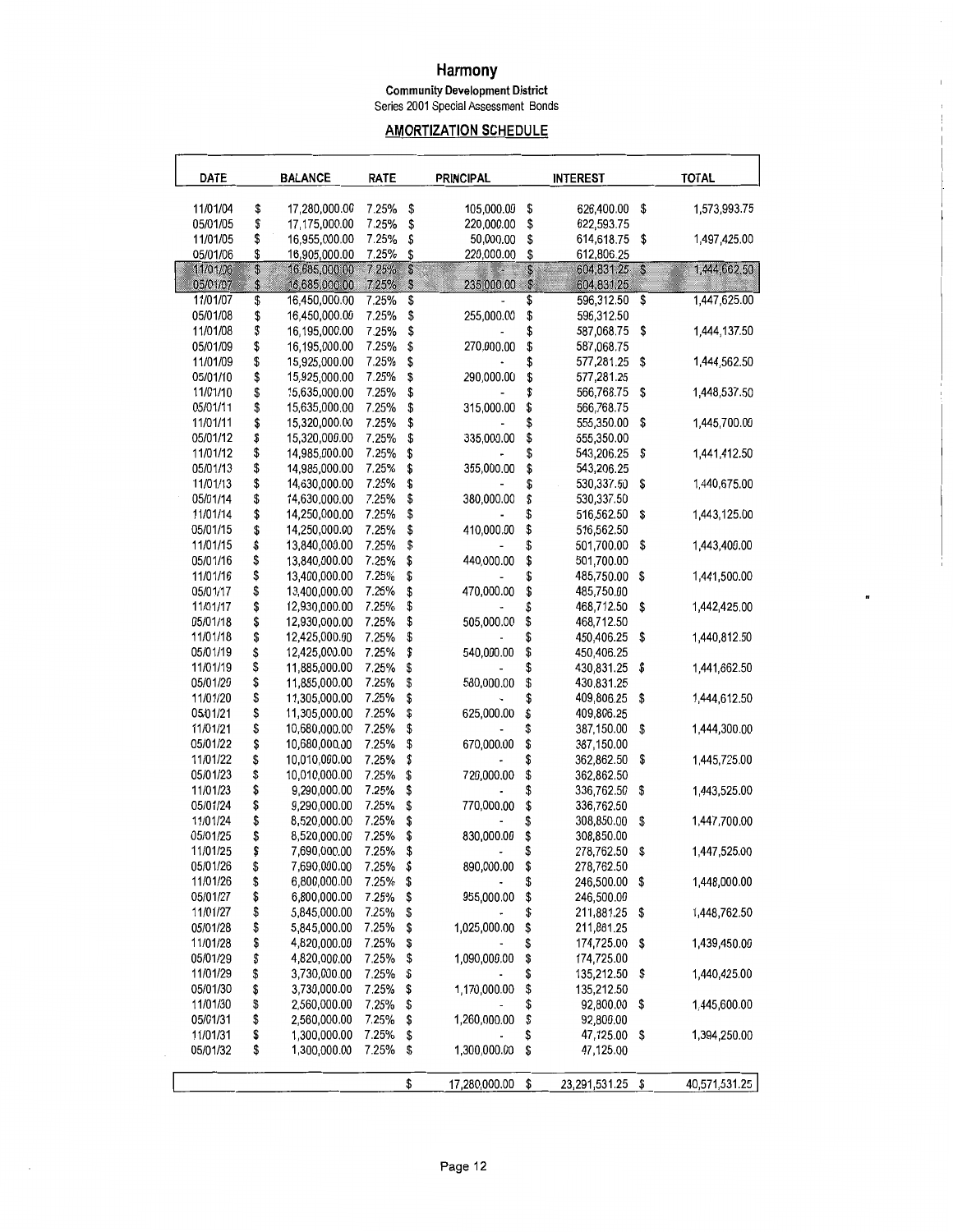## **Adopted Budget FY 2007 Debt Service Fund** - **2004 Series**

| <b>Description</b>                     | Adopted<br><b>Budget</b><br>FY 2006 | Actual<br>thru<br>THRU 6/30/06 | Adopted<br><b>Budget</b><br>FY 2007 |
|----------------------------------------|-------------------------------------|--------------------------------|-------------------------------------|
|                                        |                                     |                                |                                     |
| Revenues:                              |                                     |                                |                                     |
| <b>Fund Balance</b>                    | \$258,575                           | \$0                            | \$0                                 |
| <b>Special Assessments</b>             | \$672,089                           | \$0                            | \$1,305,665                         |
| <b>Assessment Prepayments</b>          | \$0                                 | \$0                            | \$0                                 |
| Interest Income                        | \$11,270                            | \$46,136                       | \$0                                 |
| <b>Total Revenues</b>                  | \$941,934                           | \$46,136                       | \$1,305,665                         |
| <b>Appropriations:</b>                 |                                     |                                |                                     |
| <b>Principal Retirement</b>            | \$0                                 | \$0                            | \$175,000                           |
| Interest Expense                       | \$941,934                           | \$902,962                      | \$1,052,325                         |
| <b>Collection Fees &amp; Discounts</b> | \$0                                 | \$0                            | \$78,340                            |
| <b>Total Appropriations</b>            | \$941,934                           | \$902,962                      | \$1,305,665                         |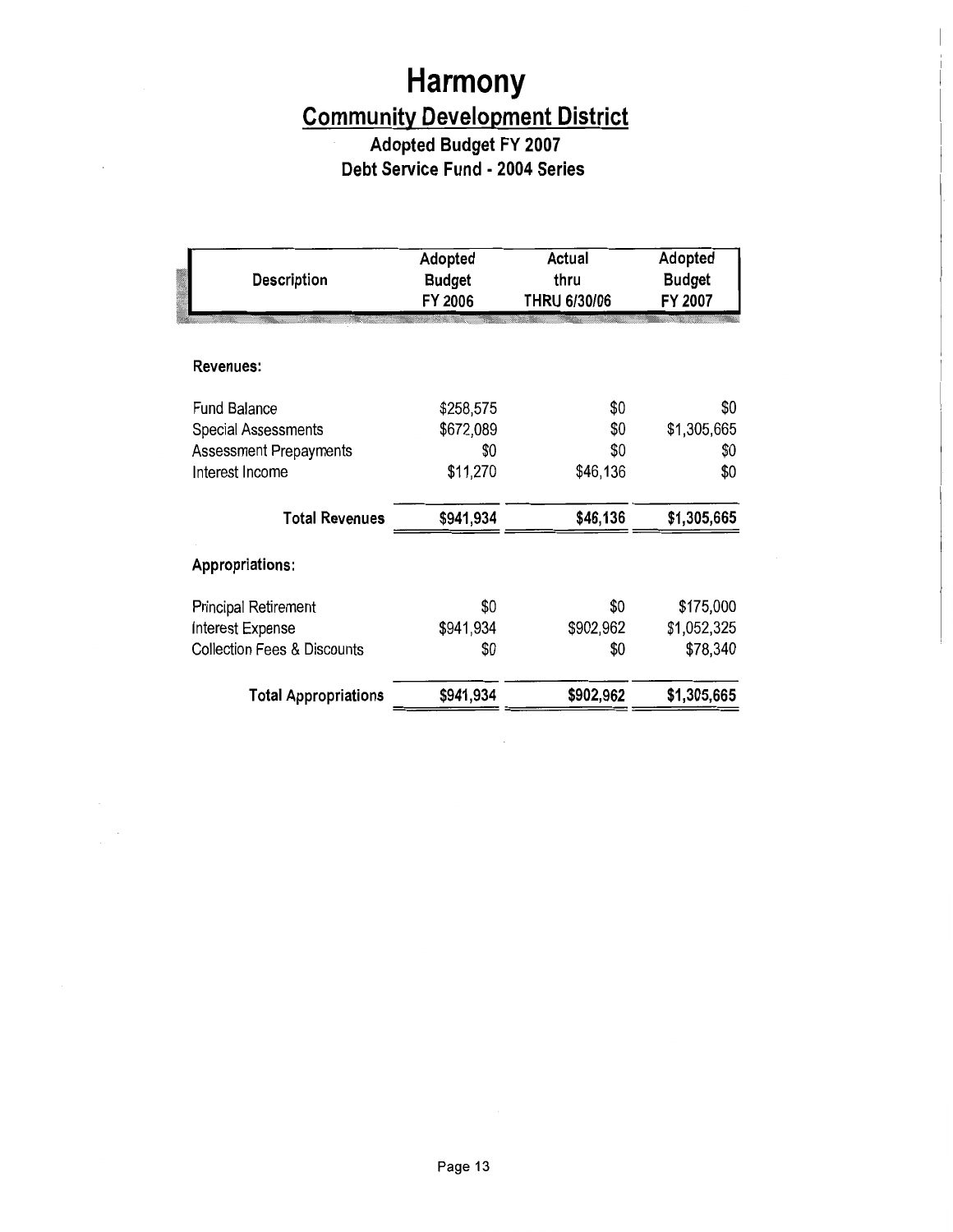#### **Harmony**

 $\frac{1}{4}$ 

**Community Development District**  Series 2004 Capital Improvement Revenue Bonds

#### **AMORTIZATION SCHEDULE**

| DATE                  |          | <b>BALANCE</b>                 | RATE           |          | <b>PRINCIPAL</b> |                            | <b>INTEREST</b>          |                 | <b>TOTAL</b>  |
|-----------------------|----------|--------------------------------|----------------|----------|------------------|----------------------------|--------------------------|-----------------|---------------|
| 5/1/2005              | \$       | 15,590,000.00                  | 6.75%          | \$       |                  | \$                         | 137,442.19               | \$              | 137,442.19    |
| 11/1/2005             | \$       | 15,590,000.00                  | 6.75%          | \$       |                  | \$                         | 376,799.06               | \$              | 902,961.56    |
| 5/1/2006              | \$       | 15,590,000.00                  | 6.75%          | \$       |                  | \$                         | 526,162.50               |                 |               |
| 11/1/2006             | S        | 15,590,000.00                  | 6.75%          | S        |                  | $\ddot{s}$                 | 526,162.50               | $\ddot{\bm{3}}$ | 1,227,325.00  |
| 5/1/2007              | £        | 15,590,000.00                  | $6.75%$ \$     |          | 175,000.00       | $\boldsymbol{\mathcal{S}}$ | 526,162.50               |                 |               |
| 11/1/2007             | \$       | 15,415,000.00                  | 6.75%          | \$       |                  | \$                         | 520,256.25               | \$              | 1,225,512.50  |
| 5/1/2008              | \$       | 15,415,000.00                  | 6.75%          | \$       | 185,000.00       | \$                         | 520,256.25               |                 |               |
| 11/1/2008             | \$       | 15,230,000.00                  | 6.75%          | \$       |                  | \$                         | 514,012.50               | \$              | 1,223,025.00  |
| 5/1/2009              | \$       | 15,230,000.00                  | 6.75%          | \$       | 195,000.00       | \$                         | 514,012.50               |                 |               |
| 11/1/2009<br>5/1/2010 | \$<br>\$ | 15,035,000.00<br>15,035,000.00 | 6.75%<br>6.75% | \$<br>\$ | 210,000.00       | \$<br>\$                   | 507,431.25<br>507,431.25 | \$              | 1,224,862.50  |
| 11/1/2010             | \$       | 14,825,000.00                  | 6.75%          | \$       |                  |                            | 500,343.75               | \$              | 1,225,687.50  |
| 5/1/2011              | \$       | 14,825,000.00                  | 6.75%          | \$       | 225,000.00       | \$                         | 500,343.75               |                 |               |
| 11/1/2011             | \$       | 14,600,000.00                  | 6.75%          | \$       |                  | \$                         | 492,750.00               | \$              | 1,230,500.00  |
| 5/1/2012              | \$       | 14,600,000.00                  | 6.75%          | \$       | 245,000.00       | \$                         | 492,750.00               |                 |               |
| 11/1/2012             | \$       | 14,355,000.00                  | 6.75%          | \$       |                  |                            | 484,481.25               | \$              | 1,223,962.50  |
| 5/1/2013              | \$       | 14,355,000.00                  | 6.75%          | \$       | 255,000.00       | \$                         | 484,481.25               |                 |               |
| 11/1/2013             | \$       | 14,100,000.00                  | 6.75%          | \$       |                  |                            | 475,875.00               | \$              | 1,226,750.00  |
| 5/1/2014              | \$       | 14,100,000.00                  | 6.75%          | \$       | 275,000.00       | \$                         | 475,875.00               |                 |               |
| 11/1/2014             | \$       | 13,825,000.00                  | 6.75%          | \$       |                  | \$                         | 466,593.75               | \$              | 1,223,187.50  |
| 5/1/2015              | \$       | 13,825,000.00                  | 6.75%          | \$       | 290,000.00       | \$                         | 466,593.75               |                 |               |
| 11/1/2015             | \$       | 13,535,000.00                  | 6.75%          | \$       |                  | \$                         | 456,806.25               | \$              | 1,223,612.50  |
| 5/1/2016              | \$<br>\$ | 13,535,000.00<br>13,225,000.00 | 6.75%<br>6.75% | \$<br>\$ | 310,000.00       | \$<br>\$                   | 456,806.25<br>446,343.75 | \$              | 1,222,687.50  |
| 11/1/2016<br>5/1/2017 | \$       | 13,225,000.00                  | 6.75%          | \$       | 330,000.00       | \$                         | 446,343.75               |                 |               |
| 11/1/2017             | \$       | 12,895,000.00                  | 6.75%          | \$       |                  | \$                         | 435,206.25               | \$              | 1,225,412.50  |
| 5/1/2018              | \$       | 12,895,000.00                  | 6.75%          | \$       | 355,000.00       | \$                         | 435,206.25               |                 |               |
| 11/1/2018             | \$       | 12,540,000.00                  | 6.75%          | \$       |                  | \$                         | 423,225.00               | \$              | 1,226,450.00  |
| 5/1/2019              | \$       | 12,540,000.00                  | 6.75%          | \$       | 380,000.00       | \$                         | 423,225.00               |                 |               |
| 11/1/2019             | \$       | 12,160,000.00                  | 6.75%          | \$       |                  | \$                         | 410,400.00               | \$              | 1,225,800.00  |
| 5/1/2020              | \$       | 12,160,000.00                  | 6.75%          | \$       | 405,000.00       | \$                         | 410,400.00               |                 |               |
| 11/1/2020             | \$       | 11,755,000.00                  | 6.75%          | \$       |                  |                            | 396,731.25               | \$              | 1,228,462.50  |
| 5/1/2021              | \$       | 11,755,000.00                  | 6.75%          | \$       | 435,000.00       | \$                         | 396,731.25               |                 |               |
| 11/1/2021             | \$       | 11,320,000.00                  | 6.75%          | \$       |                  | \$                         | 382,050.00               | \$              | 1,224,100.00  |
| 5/1/2022              | \$       | 11,320,000.00                  | 6.75%          | \$       | 460,000.00       | \$                         | 382,050.00               |                 |               |
| 11/1/2022<br>5/1/2023 | \$<br>\$ | 10,860,000.00<br>10,860,000.00 | 6.75%<br>6.75% | \$<br>\$ | 495,000.00       | \$<br>\$                   | 366,525.00<br>366,525.00 | \$              | 1,228,050.00  |
| 11/1/2023             | \$       | 10,365,000.00                  | 6.75%          | \$       |                  | \$                         | 349,818.75               | \$              | 1,224,637.50  |
| 5/1/2024              | \$       | 10,365,000.00                  | 6.75%          | \$       | 525,000.00       | \$                         | 349,818.75               |                 |               |
| 11/1/2024             | \$       | 9,840,000.00                   | 6.75%          | \$       |                  | \$                         | 332,100.00               | \$              | 1,224,200.00  |
| 5/1/2025              | \$       | 9,840,000.00                   | 6.75%          | \$       | 560,000.00       | \$                         | 332,100.00               |                 |               |
| 11/1/2025             | \$       | 9,280,000.00                   | 6.75%          | \$       |                  | \$                         | 313,200.00               | \$              | 1,221,400.00  |
| 5/1/2026              | \$       | 9,280,000.00                   | 6.75%          | \$       | 595,000.00       | \$                         | 313,200.00               |                 |               |
| 11/1/2026             | \$       | 8,685,000.00                   | 6.75%          | \$       |                  |                            | 293,118.75               | \$              | 1,221,237.50  |
| 5/1/2027              | \$       | 8,685,000.00                   | 6.75%          | \$       | 635,000.00       | \$                         | 293,118.75               |                 |               |
| 11/1/2027             | \$       | 8,050,000.00                   | 6.75%          | \$       | 680,000.00       | \$                         | 271,687.50<br>271,687.50 | \$              | 1,223,375.00  |
| 5/1/2028<br>11/1/2028 | \$<br>\$ | 8,050,000.00<br>7,370,000.00   | 6.75%<br>6.75% | \$<br>\$ |                  | \$<br>\$                   | 248,737.50               | \$              | 1,227,475.00  |
| 5/1/2029              | \$       | 7,370,000.00                   | 6.75%          | \$       | 730,000.00       | \$                         | 248,737.50               |                 |               |
| 11/1/2029             | \$       | 6,640,000.00                   | 6.75%          | \$       |                  | \$                         | 224,100.00               | \$              | 1,223,200.00  |
| 5/1/2030              | \$       | 6,640,000.00                   | 6.75%          | \$       | 775,000.00       | \$                         | 224,100.00               |                 |               |
| 11/1/2030             | \$       | 5,865,000.00                   | 6.75%          | \$       |                  | \$                         | 197,943.75               | \$              | 1,220,887.50  |
| 5/1/2031              | \$       | 5,865,000.00                   | 6.75%          | \$       | 825,000.00       | \$                         | 197,943.75               |                 |               |
| 11/1/2031             | \$       | 5,040,000.00                   | 6.75%          | \$       |                  | \$                         | 170,100.00               | \$              | 1,220,200.00  |
| 5/1/2032              | \$       | 5,040,000.00                   | 6.75%          | \$       | 880,000.00       | \$                         | 170,100.00               |                 |               |
| 11/1/2032             | \$       | 4,160,000.00                   | 6.75%          | \$       |                  | \$                         | 140,400.00               | \$              | 1,220,800.00  |
| 5/1/2033              | \$       | 4,160,000.00                   | 6.75%          | \$       | 940,000.00       | \$                         | 140,400.00               |                 |               |
| 11/1/2033<br>5/1/2034 | \$<br>\$ | 3,220,000.00<br>3,220,000.00   | 6.75%<br>6.75% | \$<br>\$ | 1,000,000.00     | \$                         | 108,675.00<br>108,675.00 | \$              | 1,217,350.00  |
| 11/1/2034             | \$       | 2,220,000.00                   | 6.75%          | \$       |                  | \$                         | 74,925.00                | \$              | 1,219,850.00  |
| 5/1/2035              | \$       | 2,220,000.00                   | 6.75%          | \$       | 1,070,000.00     | \$                         | 74,925.00                |                 |               |
| 11/1/2035             | \$       | 1,150,000.00                   | 6.75%          | \$       |                  | \$                         | 38,812.50                | \$              | 1,227,625.00  |
| 5/1/2036              | \$       | 1,150,000.00                   | 6.75%          | \$       | 1,150,000.00     | \$                         | 38,812.50                |                 |               |
|                       |          |                                |                | \$       | 15,590,000.00    | \$                         | 22,178,028.75            | \$              | 37,768,028.75 |